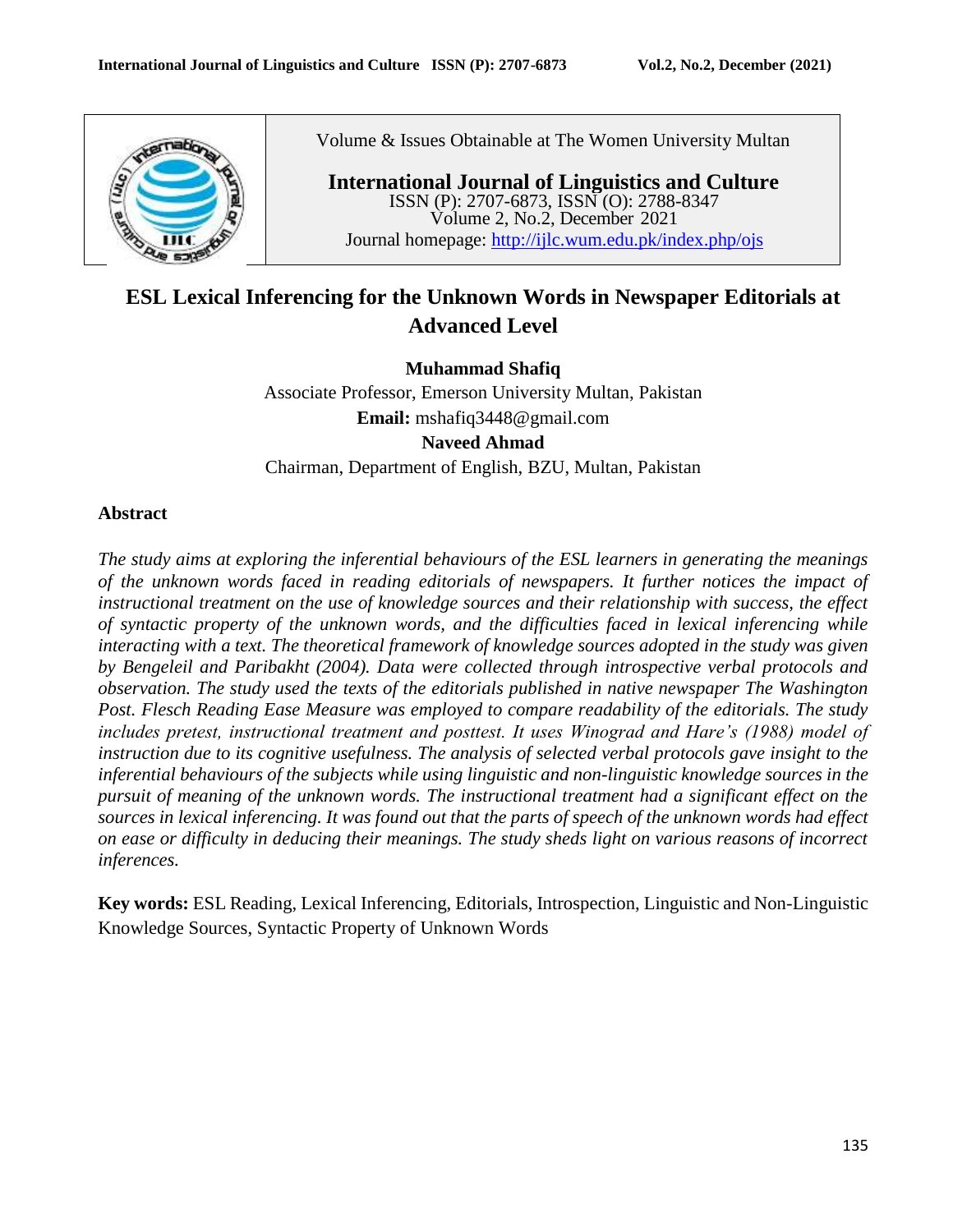#### **1. Introduction**

In order to learn a second or foreign language learners are exposed to language at target. Such input plays a pivotal role in the learning process of language because lexical competence is an important constituent of communicative competence. Vocabulary acquisition and reading comprehension primarily occurs through the process of lexical inferencing (Fraser, 1999; Hamouda, 2021; Laufer, 2020). In inferencing, the familiar attributes and contexts are utilized in recognizing that is unfamiliar (Carton, 1971). A more detailed definition of lexical inferencing is given by Haastrup (1991, p.40) that lexical inferencing involves

making informed guesses as to the meaning of a word in light of all available linguistic clues in combination with the learner's general knowledge of the world, her awareness of context and her relevant linguistic knowledge.

Researchers and linguists have acknowledged the significant role played by newspapers in language classroom. Newspapers provide authentic material, and their use in the language classroom is "very much in keeping with current thinking and practice in teaching pedagogy" (Sanderson, 1999, p. 3). Editorials reproduce and legitimate the "mental models of news events and the general social cognition of the editors (van Dijk, 1993, p. 266). The present study attempts to investigate the following questions:

- 1. What is the effect of instructional treatment on the use of knowledge sources in inferring the meaning of the unknown words encountered during reading newspaper editorials?
- 2. What is the effect of instructional treatment on success in inferring the meaning of the unknown words encountered during reading newspaper editorials?
- 3. Do the parts of speech of the unknown words have some effect on the ease and difficulty in lexical inferencing?
- 4. What are the reasons of incorrect lexical inferencing?

#### **2. Literature Review**

A word has its own world. The meaning of a word can be known through its association it carries with other words (Jackson, 2002). Wallace (1982) has stated that knowledge of a word means ability to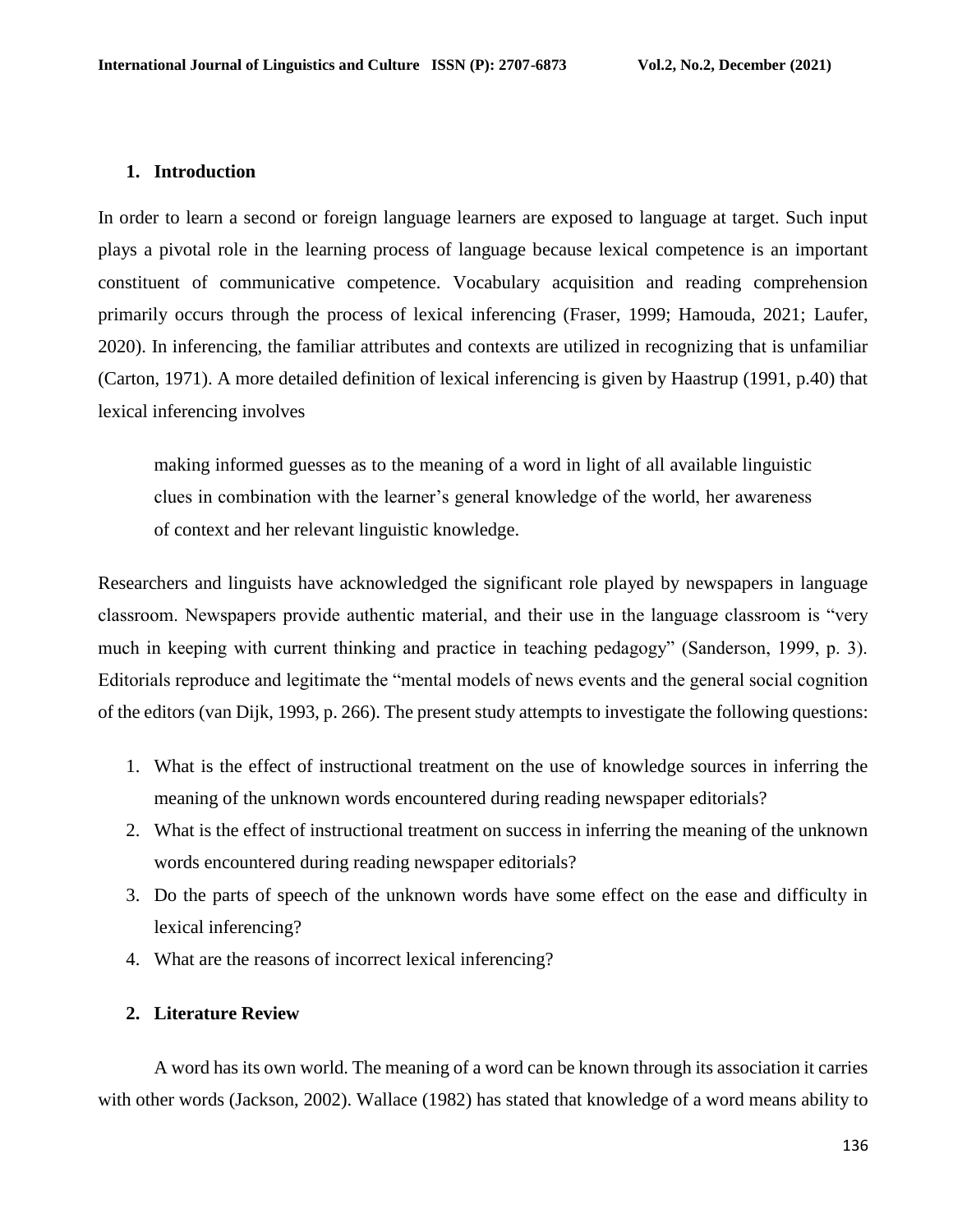recognize it in both spoken and written forms, to use it in proper grammatical form to pronounce it, to spell it, to know its collocations, level of formality and its connotations.

Haastrup (1991), the great grandmother of lexical inferencing, conducted a study of Danish learners of English. The subjects belonged to high-proficiency group and low-proficiency group. It was found that the high-proficiency group relied more on top-down clues. Contrarily, the low-proficiency group made a greater use of bottom-up clues. High-proficiency learners were found more flexible in their approach than the low proficiency learners. The full integration of top-level clues and bottom-up clues resulted in successful guessing.

Anvari and Farvardin (2016) have explored the lexical inferencing strategies employed by fifteen female EFL students and the characteristics of successful guessers. What was more important was the use of the strategies in right place in combination of other strategies if necessary. The successful learners used local clues as well as global clues in order to arrive at correct inferences. Azin et al. (2015) conducted their study to explore the effect of lexical inferencing from context on the retention of the new learnt words by EFL Iranian learners. The findings of the study revealed that the words learnt through cognitive effort enhanced learning and retention.

Comer (2012) has explored how English learners of Russian as a second language use lexical inferecning and other notable reading strategies when they read international texts written in Russian. The findings of the study demonstrated the subjects were able to use a repertoire of reading strategies and lexical inferencing. It is worth-mentioning that Russian learners did not often use sentence clues and paragraph clues in their attempts to generate the meanings of the test words. In their study Garza and Harris (2016) explored the effects of different degrees of unknown words on the abilities of the participants to use linguistic context in translation and lexical inferencing. The texts varied in the number of foreign words given in each sentence (e.g. zero through seven context words in each sentence). But care should be taken in this regard as there was a limit to the effectiveness of context strategy. The study provided the base-line for effectiveness of linguistic context strategy for lexical inferencing and translation.

Kaivanpanah and Rahimi (2017) have examined the effects of contextual clues and topic familiarity on the success rate in lexical inferencing task and retention of the newly learned words. The subjects of the study were sixty-seven Iranian EFL learners. First, using local contextual clues often led to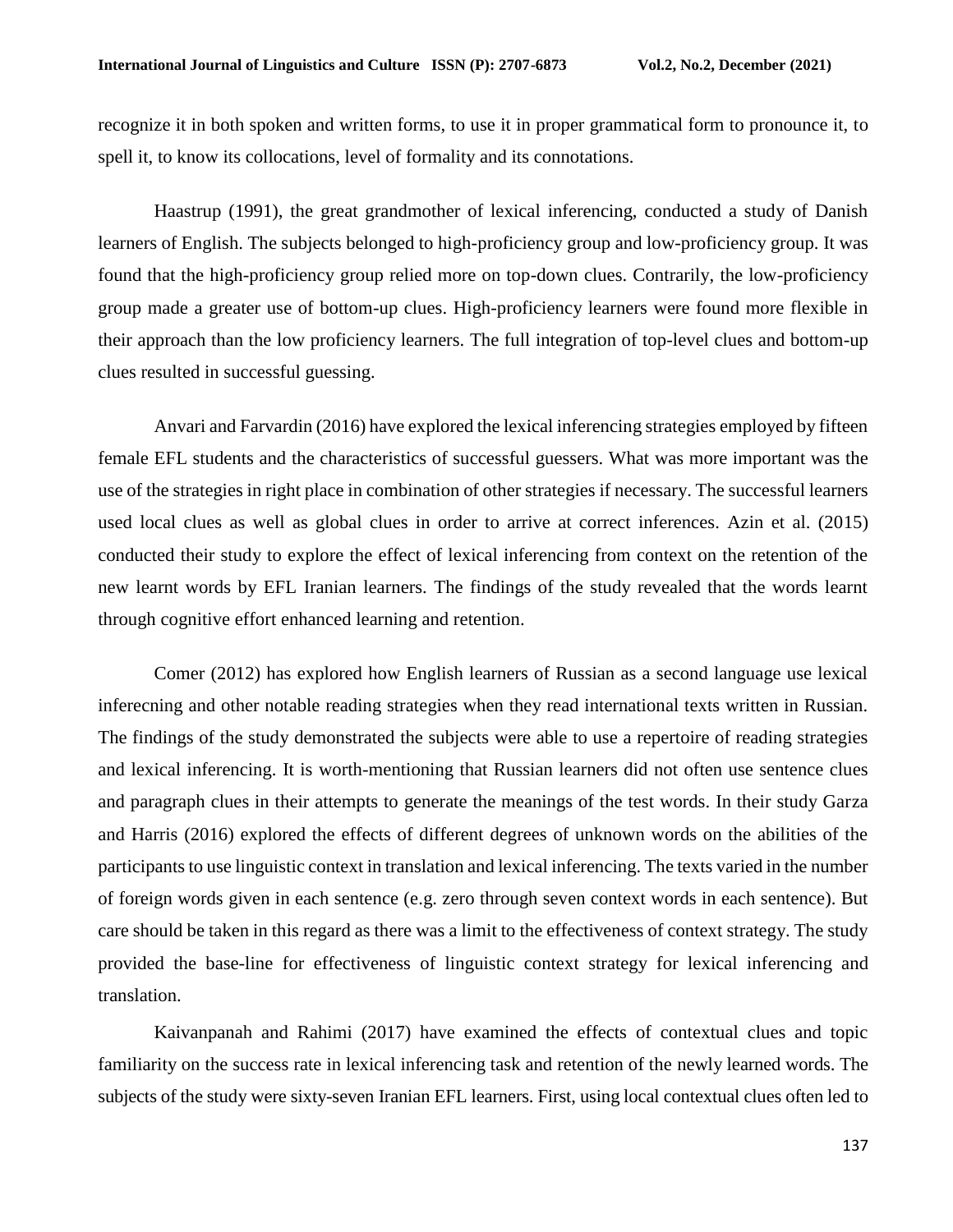wrong guesses. Second, orthographic and phonetic similarity between the target word and some other word resulted in inaccurate responses. Third, compound words were wrongly inferred when these words were analyzed into their constituents.

Zaho et al. (2016) examined the predictive role of four learner factors in L2 incidental vocabulary learning through reading. The factors included L2 proficiency, anxiety, motivation and mastery of strategies. It was found that learners' levels of motivation fluctuated during the process of incidental vocabulary learning in L2 language. A newspaper editorial is an article in newspaper that gives the opinion of the newspaper on a topic of news (Sinclair, 1995, cited in Ansary & Babaii, 2004).

The major function of newspaper editorial is the expression and persuasive communication of opinions (van Dijk, 1996). Editorials are considered "complex speech acts" as these acts characterize "a set of sentences as a single utterance". (Le, 2010, p. 24). Though editorials are written in the form of a monologue, they are dialogical in the sense that they "take a stand to what has been said previously about a topic" (Tirkkonen-Condit, 1988, p. 146). In order to establish the generic integrity of a newspaper editorial Swales's genre definition may be taken as main reference. Based on the systemic functional (SF) theory of language and genre, Ansary and Babaii (2005) have identified four obligatory structural elements in newspaper editorials (i) run-on headline, (ii) addressing an issue, (iii) argumentation, and (iv) articulating a position.

#### **3. Methodology**

#### **3.1 Participants**

The participants recruited in the study were enrolled in M.A English programme at Education University Multan Campus. The participants had recently been promoted to the second semester. The researcher also taught the subjects the module of psycholinguistics in the first semester and was teaching them the module of novel in the second semester. The participants of the study were more acquainted with him.

In order to keep homogeneity among the subjects, a placement test was conducted for them. For that purpose the study adopted the vocabulary test, devised by Nation and Begler (2007). The fifth 1000 level test was selected. The age of the participants in the study ranged from twenty to twenty four. Their mean age was 21 years. There were 22 members (11 females and 11 males) in the control group. In the experimental group 22 members (11 females and 11 males) were recruited.

# **3.2 Theoretical Framework**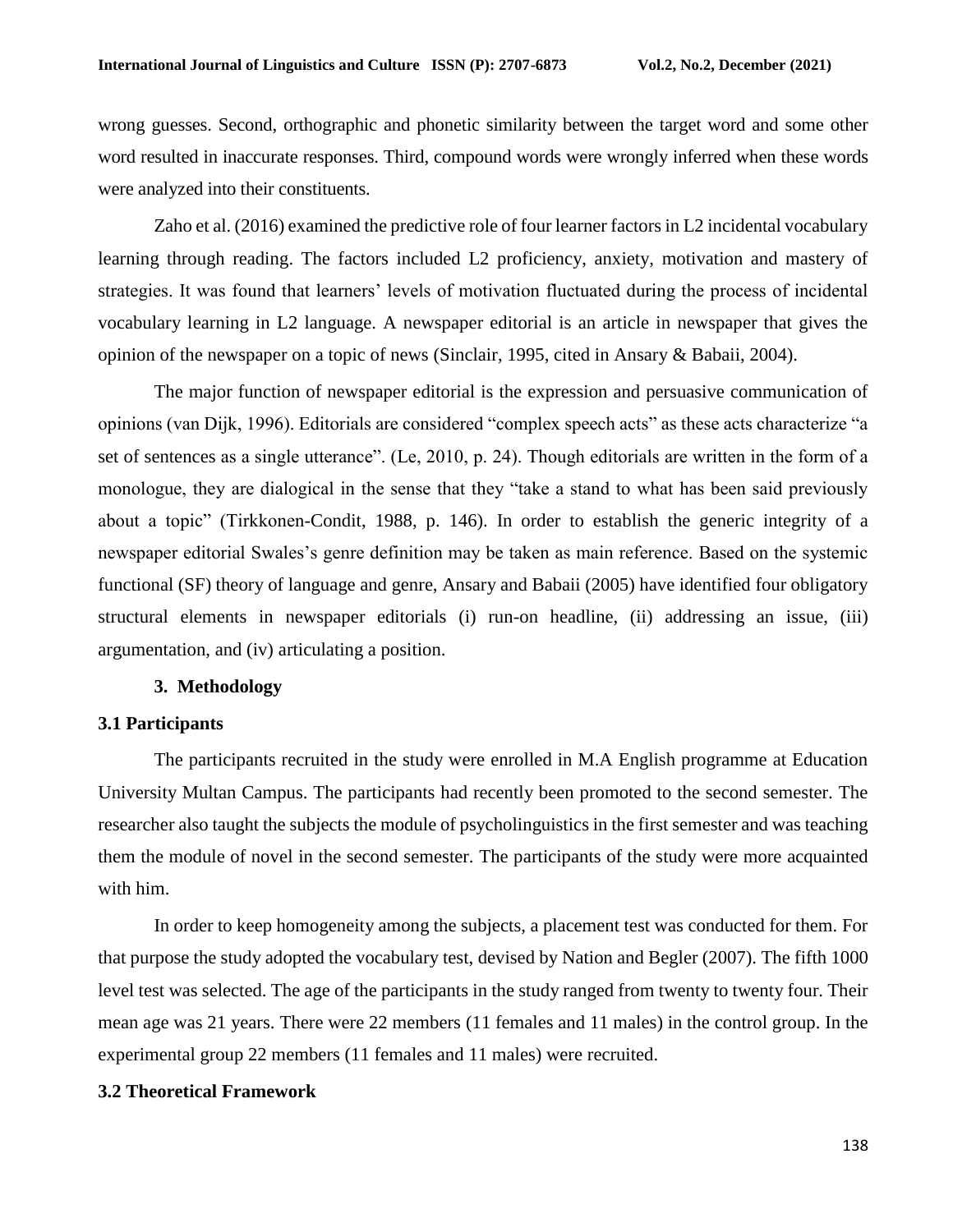The study has adopted the taxonomy presented by Bengeleil and Paribakht (2004). It is comprehensive as it covers all the major knowledge sources used in the task of lexical inferencing. It divides knowledge sources into two major headings – linguistic and non-linguistic sources. Linguistic sources include both L2 sources and L1 sources. Non-linguistic sources involve topic knowledge and world knowledge. In all, there are thirteen knowledge sources which are described in the hierarchical figure 1.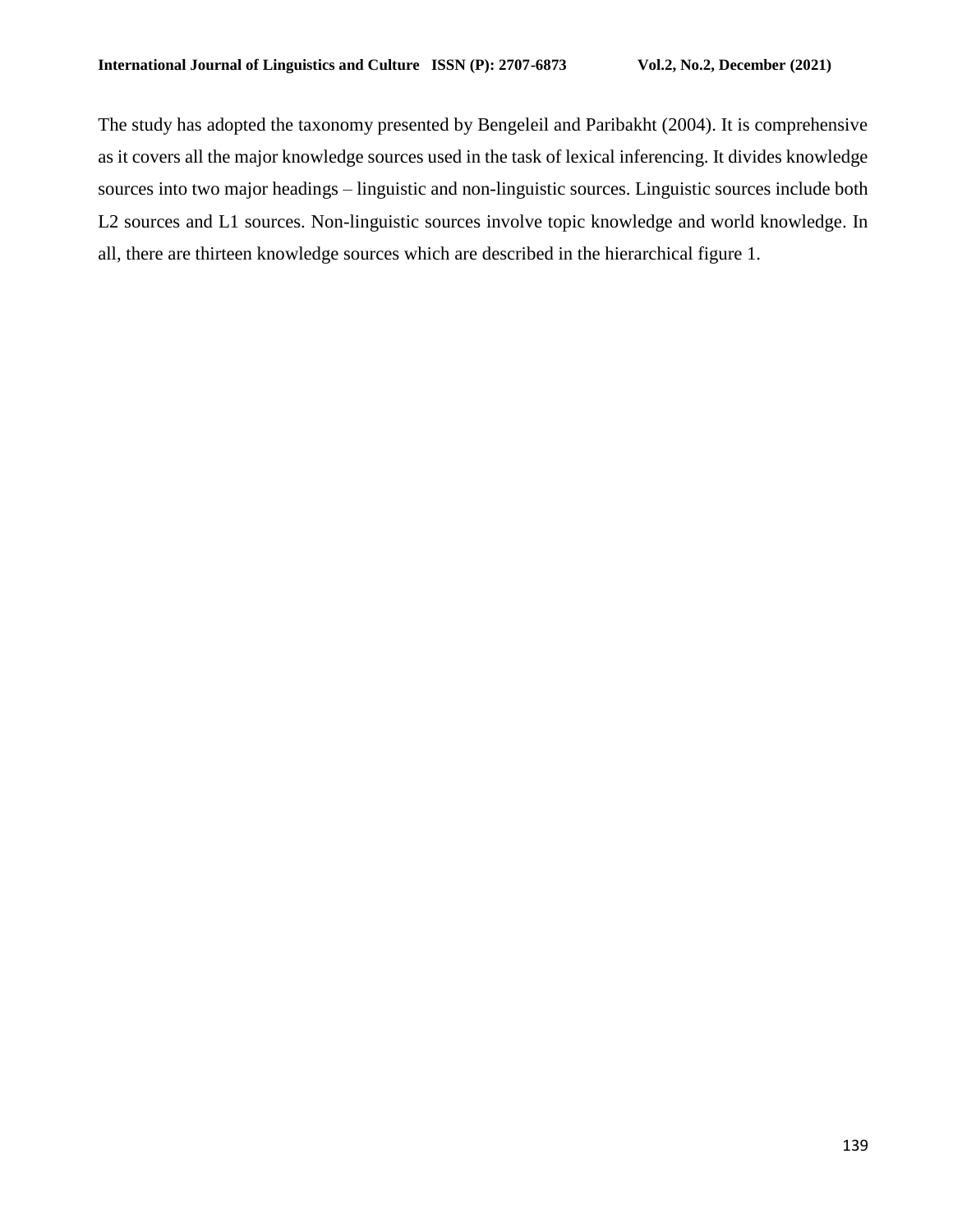

# **Knowledge Sources in Lexical Inferencing**

**Figure 1:** Knowledge Sources in Lexical Inferencing (Source: Bengleil & Paribakht, 2004)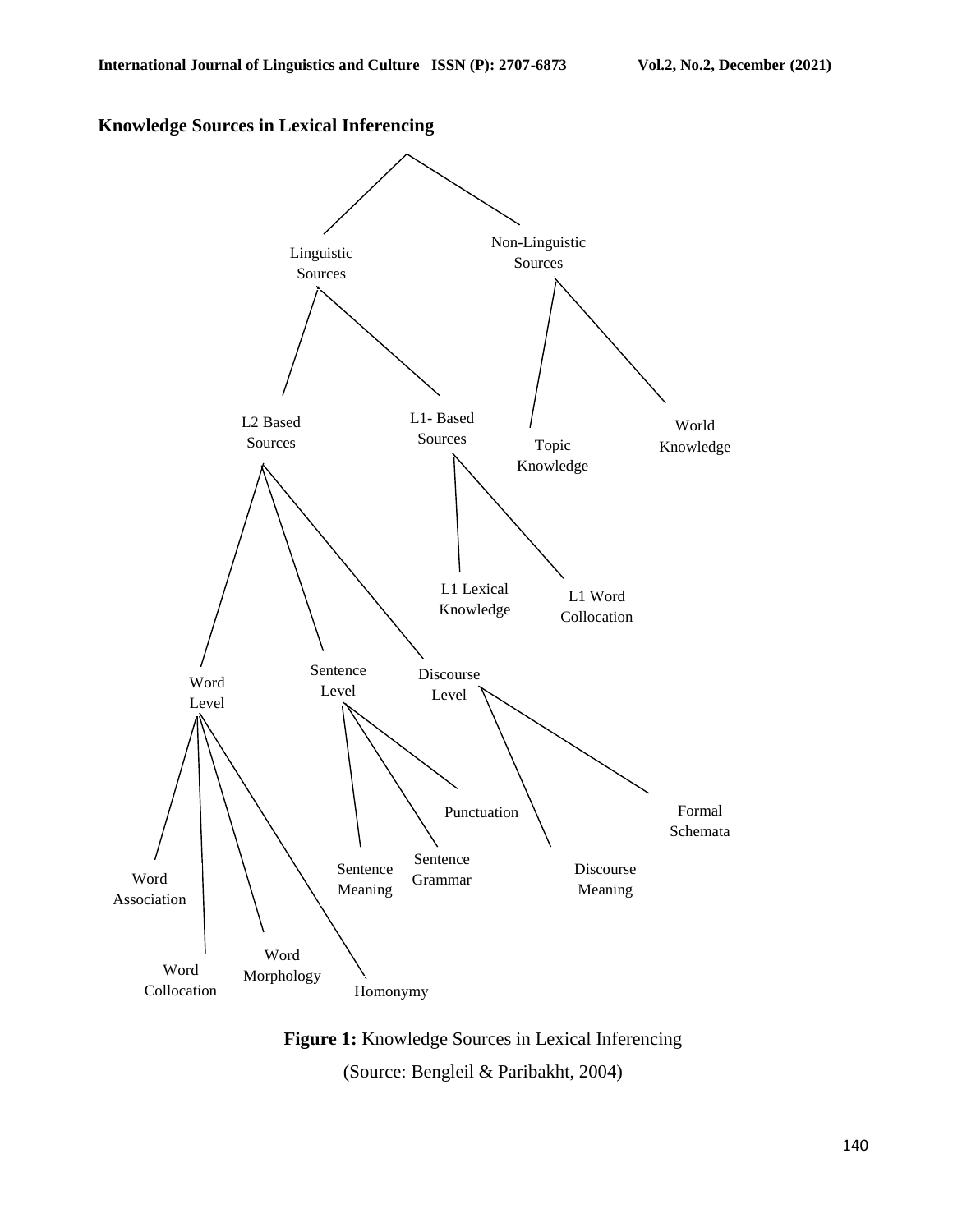#### **3.3 Instrumentation**

The study used introspective verbal protocols and observation in order to collect data.

Pressley and Afflerbach (1995) regard verbal protocol analysis as a maturing research collection method. van de Wiel (2017) has remarked that verbal protocol studies examine knowledge and reasoning in a direct relation to the given tasks. Introspective mode is also called concurrent/online mode when the subjects verbalize their thoughts during the task. A single verbal protocol is a "link in a whole chain of evidence, stretching far into the past and the future that gradually develops, molds, and modifies our scientific theories" (Ericsson & Simon, 1993, p. 280). Most of the researchers on lexical inferencing have used verbal protocols in order to explore the knowledge sources and clues the language learners use in dealing with the unfamiliar words during reading (Comer, 2012; Frantzen, 2003; Haastrup, 2010; Nassaji, 2003; Paribakht & Wesche, 2000).

The observation of the participants is a unique research method which investigates the enormously varied experiences thoughts, feelings and activities. The researcher acted as participantobserver while taking notes in noticing the inferential behaviours of the participants' introspective verbal protocols and instructional treatment phase. The researcher recorded the verbal protocols of the participants in the pretest and the posttest conducted for both control and experimental groups. Even keen observation was made in the instructional treatment. A notebook was used for writing the major points observed in the data collection phase including instructional treatment phase.

#### **3.4 Texts**

The editorials used in the study were published in American newspaper *Washington Post* in August, 2011. Four editorials were selected. The first editorial *US action helped cause of freedom in Libya* described the happiness of people of Libya over the fall of Moammar Gaddafi. The second editorial *Somalia's hunger: A man–made crisis requires action* reported that Somalia was facing its worst draught in history. The militant group al-Shabab created hurdles in the way to provide food to the hungry Somailians. The third editorial *what's behind Britain's riots* described a comprehensive account of the causes of Britain riots. Some political solution was sought for. The fourth editorial *Solitary confinement should be a lost resort* described the innocent demands of the inmates at California's prison. Solitary confinement should be the last resort. As for the ecological validity, the study used the same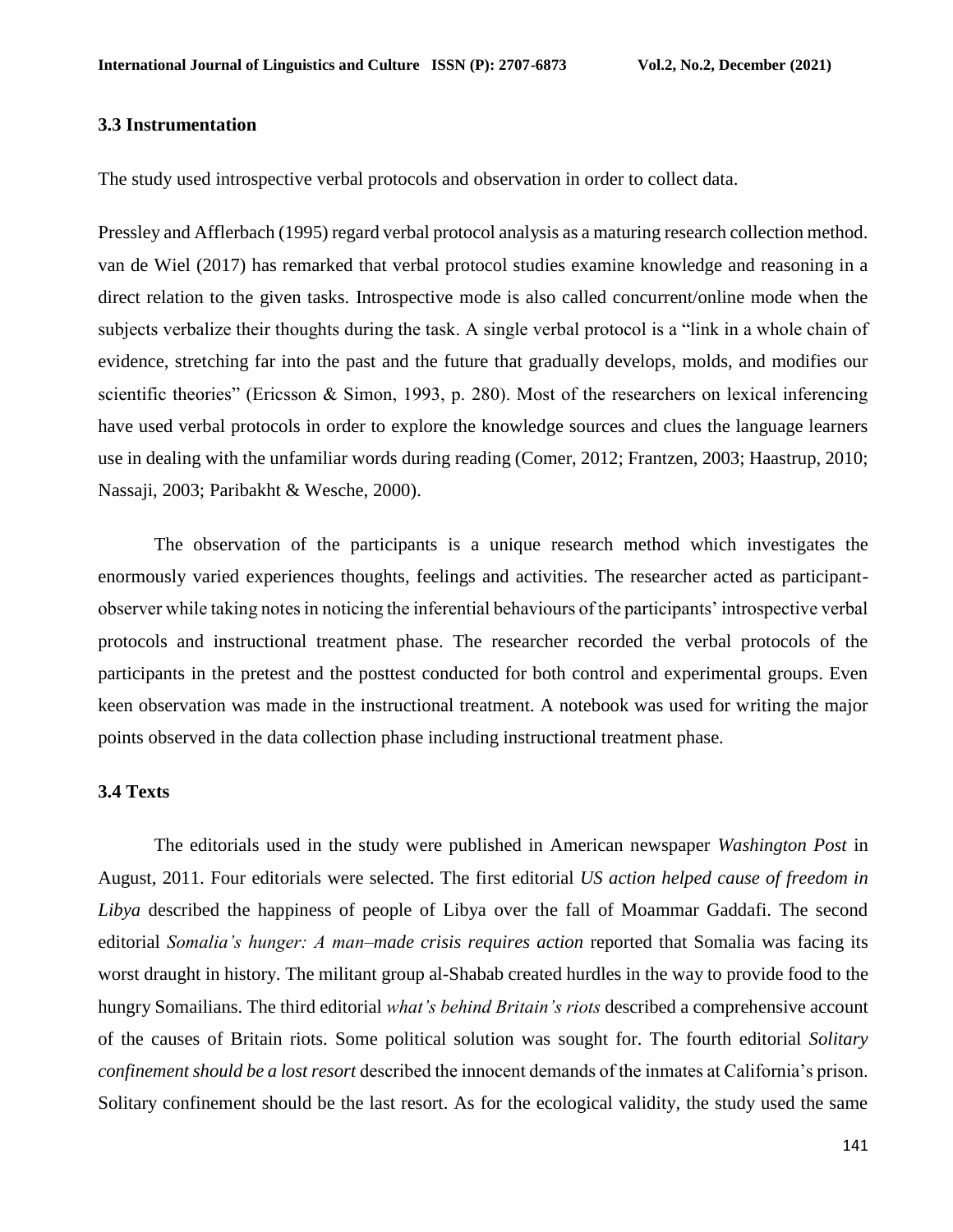texts of the editorial for pretest and posttest. In order to avoid threat to its internal validity, the researchers should increase the time period between the administration of pretest and posttest (Bonate, 2000). The present study conducted the pre-test at the start of the second semester while the posttest was administered at the end of the semester. There was the gap of four months between the pretest and the posttest.

The study used the software of readability formula for Felsch Reading Ease Score (including text scale and readability level). Flesch (1948) introduced readability yardstick which was later developed by Kincaid et al., 1975.

|                        | <b>Editorials</b>                                   | <b>Text</b>  | <b>Readability Level</b> |
|------------------------|-----------------------------------------------------|--------------|--------------------------|
|                        |                                                     | <b>Scale</b> |                          |
|                        | 1. U.S. action helped cause of freedom in Libya     | 58.7         | Fairly difficult         |
| 2.                     | Somalia's hunger: A man-made crisis requires action | 54.6         | Fairly difficult         |
| $\mathcal{R}_{\alpha}$ | What's behind Britain's riots                       | 43.5         | Difficult                |
| 4.                     | Solitary confinement should be a last resort        | 43.5         | Difficult                |
|                        | Overall total                                       | 52.3         | Fairly difficult to read |

**Table 1:** *Flesch Reading Ease Score of the Editorials*

As shown in the table 1, the overall ease score of four editorials was 52.3 and their readability level was fairly difficult read.

# **3.5 Target words**

| <b>Editorials</b>                               | <b>Total</b> | <b>Target</b> | <b>Target</b> |
|-------------------------------------------------|--------------|---------------|---------------|
|                                                 | words        | words         | words %       |
| 1. U.S. action helped cause of freedom in Libya | 559          |               | 3.76          |

**Table 2:** *Percentage of Target Words*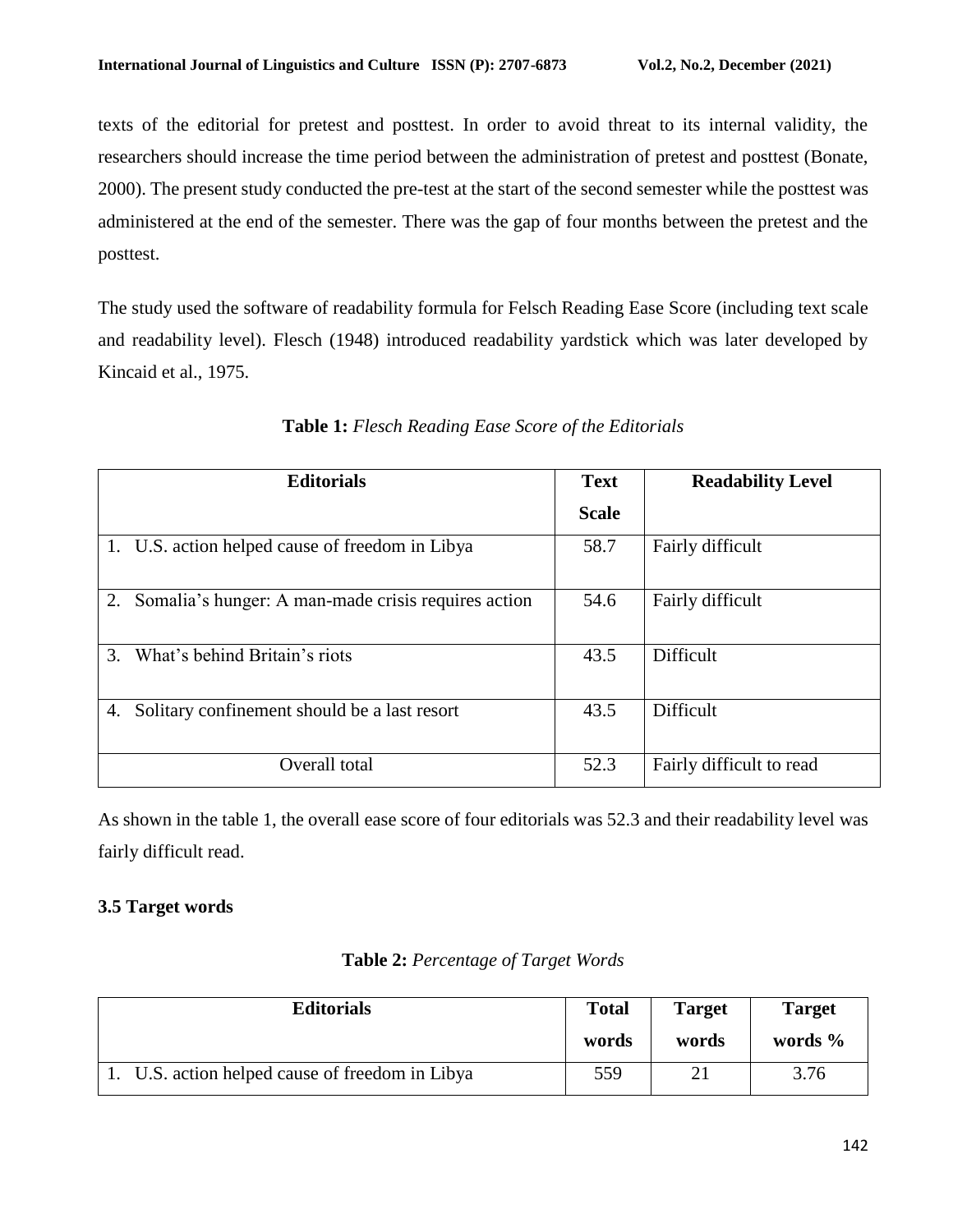| 2. Somalia's hunger: A man-made crisis requires action | 792  | 15 | 1.89 |
|--------------------------------------------------------|------|----|------|
| What's behind Britain's riots<br>$\mathcal{R}$         | 495  |    | 3.43 |
| 4. Solitary confinement should be a last resort        | 762  | 20 | 2.62 |
| Overall total                                          | 2008 | 73 | 3.64 |

As shown in the table 2 the overall percentage of the unknown words in the four editorials was 3.64.

# **3.6 Procedure**

As for verbal protocol training, it was decided that the participants of the study would get training on verbalizing their thought for ten-day plan – one hour each day. They participants were allowed to read the texts of the editorial thoroughly when they met the research individually. They verbalized their thoughts in English or Urdu or in both languages during the inferencing task. The editorials selected for the study had the unknown words belonging to the content words (verbs, adverbs, nouns and adjectives). The editorials had 15-20 unknown words for the inferencers. The participants guessed the meaning of all bold unknown words in the texts.

All the verbal protocols sessions were audio-taped.

# **3.7 Instructional Treatment**

It is worth-mentioning that no instructional treatment was given to members of the control group. They were taught 25 editorials with the conventional method. The experimental group received training on lexical infrencing. In instructional treatment 25 editorials published in *Washington Post* in August, 2011 were used. The editorials dealt with multiple topics dealing with national and international issues.

The instructional framework in the study was based on Winograd and Hare's (1988) explicit instruction model, consisting of five components of good strategy instruction: (i) what the strategy is, (ii) why the strategy should be learned, (iii) how to use the strategy, (iv) when and where strategy should be used, and (v) how to evaluate the strategy.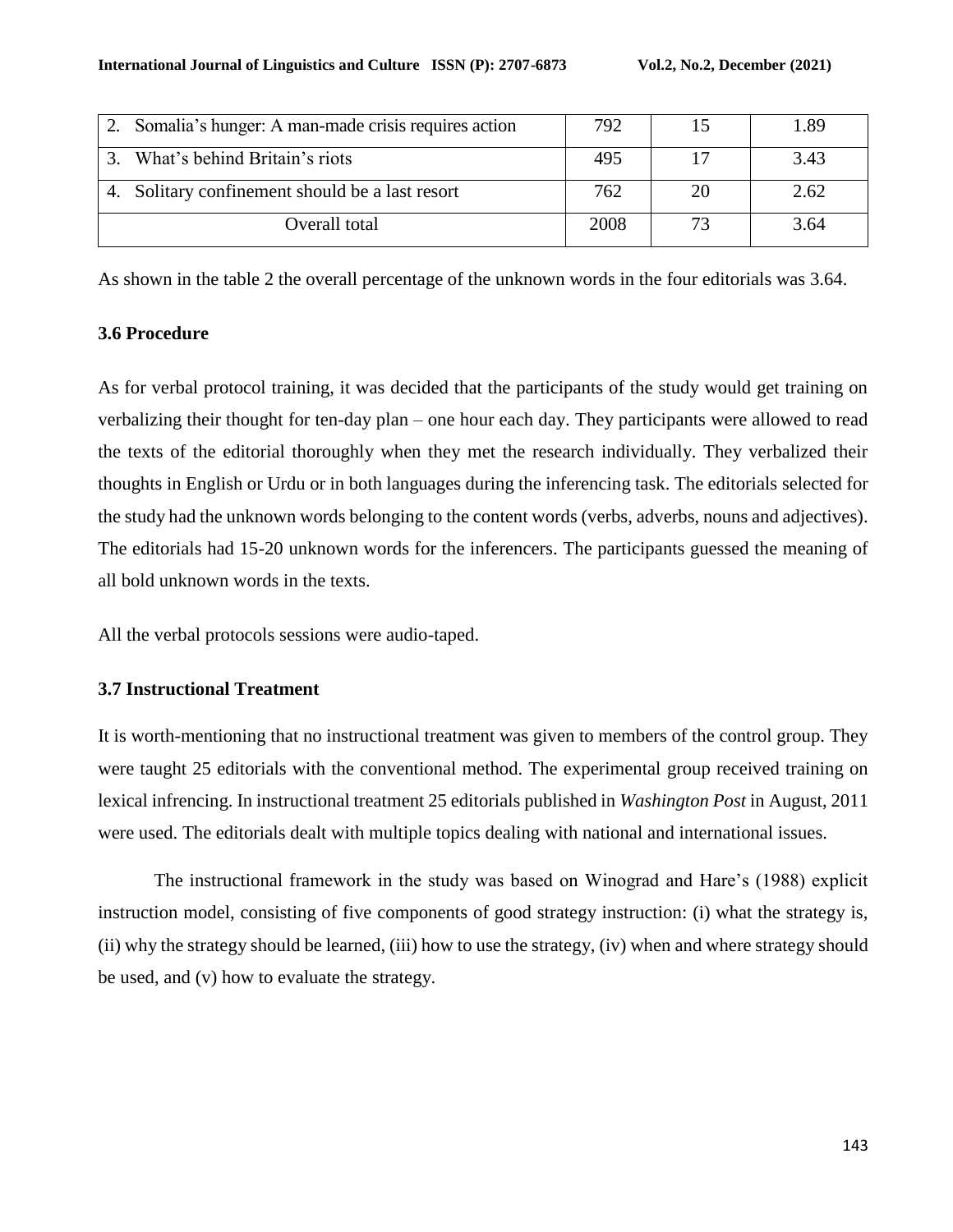# **4. Data Analysis**

Lexical inferencing provided rich and diverse data for analysis. In the verbal protocols single knowledge source and combined knowledge sources were used. The following codification scheme for verbal Protocols was used in the study.

| I        |                                                    |          | Instructor                         |
|----------|----------------------------------------------------|----------|------------------------------------|
| P        |                                                    | $=$      | Participant                        |
|          | Words in bold Font                                 | $\equiv$ | <b>Target Words</b>                |
|          | Words in Italics                                   | $\equiv$ | Words from texts of editorials     |
|          |                                                    | $=$      | Pause                              |
| $\left($ |                                                    | $=$      | The inferred meaning               |
| $\{$     |                                                    | $=$      | <b>English Translation of Urdu</b> |
| $\{ ($   | $\left\{\n\begin{array}{c}\n\end{array}\n\right\}$ |          | Urdu Transliteration in English    |

# **Pretest of the control group**

*Somalia's hunger: A man-made crisis requires action*

# **Example 1**

**Target word: Hampered Sentence grammar** 

**Punctuation Sentence meaning Topic knowledge** 

P: **Hampered** is past participle of the verb **hamper**…hmm…**ed** is coming after **hamper** and the word 'have' also comes before **hamper**…*In al-Shabab-controlled areas*. Two hyphens come in this long word which has three words *al*…, *Shabab*…And *controlled*.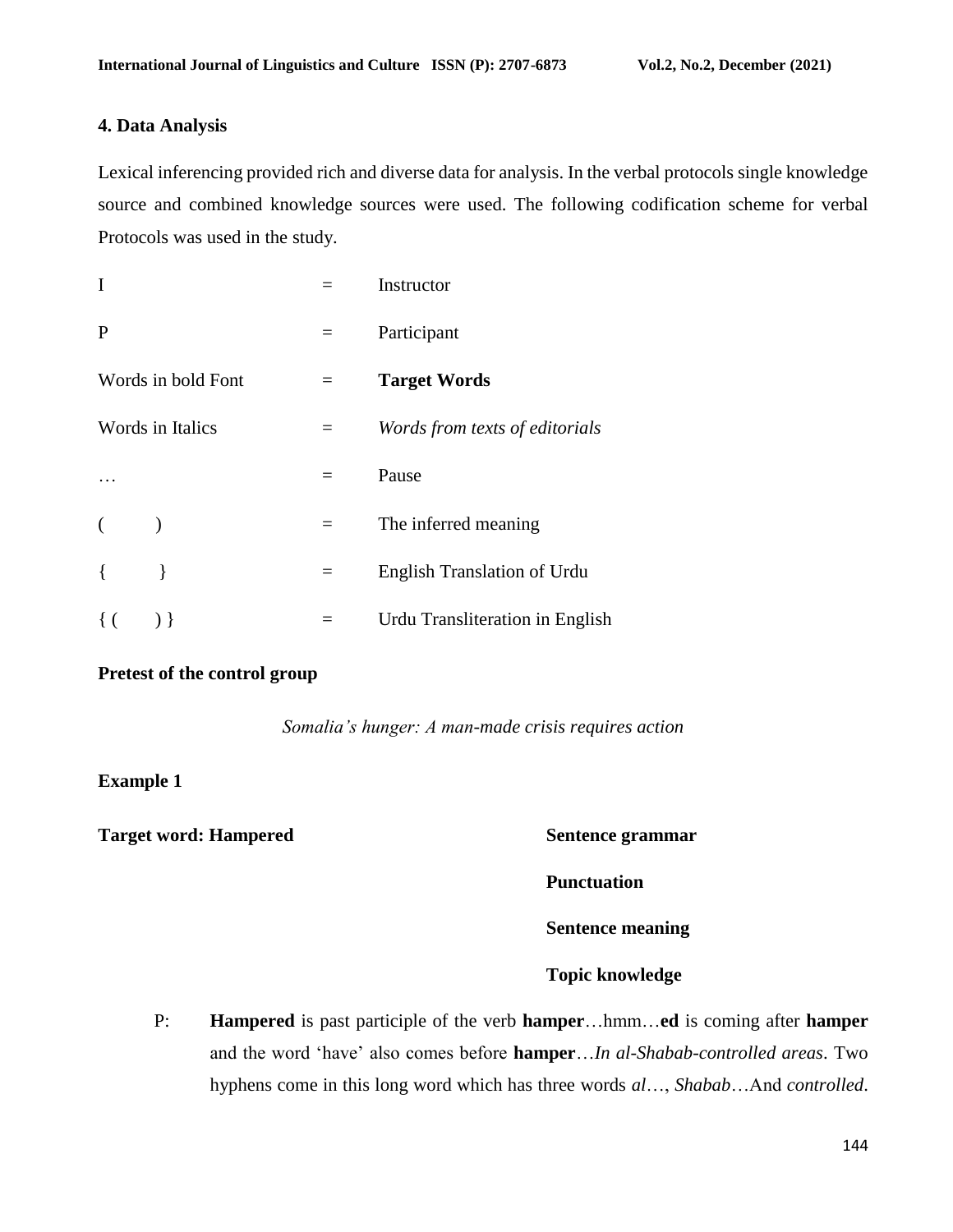The title goes on *Somalia's hunger: A man-made crisis requires action, man-made* has also hyphen.

- I: What does **hampered** mean?
- P: A difficult word ... {in which difficulty I am caught}.

The participant hedges in the beginning of the verbalization of his thoughts. It means he is going to start his investigation. It is his syntactic knowledge which assists him to pay attention to the grammatical property of the target word. The uses of 'ed' at the end of the word and the use of 'have' before the unknown word are skillfully mentioned. The hyphens used in 'al-Shabab-controlled' attract the attention of the participant. Even the use of hyphen in the title 'man-made' is also noticed. Despite all this, the participant is unsuccessful in figuring out the meaning of the target word. He considers the target word a difficult word and utters a sentence in Urdu about the difficulty of the word.

# **Pretest of the experimental group**

*Solitary confinement should be a last resort*

**Example 2**

**Target word: Perilously Word association in the UV of Association** 

**Sentence meaning** 

# **World knowledge**

P: **Perilously**… It means (very)… *It comes* **very** *close to the mentality of 'lock' em up and throw away the key"*… A cruel thing… *to lock* the prisoners and *throw away the key* into sea… for good… prisoners… till their death… even after their death... Their dead bodies are there in the prison. *It comes close* … I mean *(very) close to such mentality.*

The inferencer in this verbal protocol deciphers the meaning of the unknown word unsuccessfully. The word 'very' is guessed as meaning of the unfamiliar word 'perilously'. After this the participant pauses and reads the sentence which carries the difficult word. He does not stop giving his arguments. He reads the sentence is order to verify the guess he has made. The strategy of locking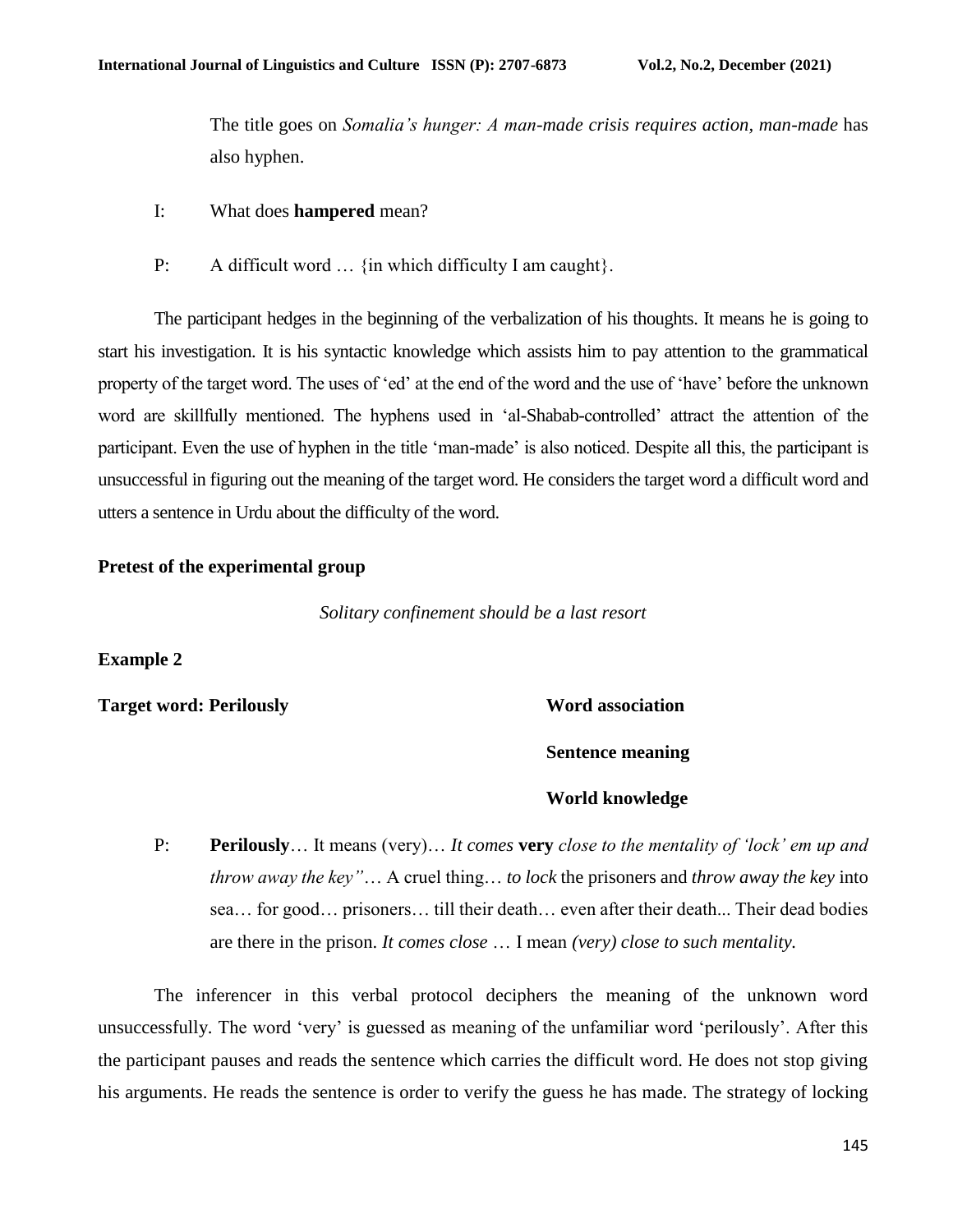the prisoners for good and throwing the key into the sea is called a cruel thing. He feels the barbarity shown to the prisoners. He reads 'for over' instead of 'forever.' The prisoners are kept in their prison till their death and even after their death. The emphasis on 'every' indicates that the wrong guess is inserted in the context.

# **Posttest of the control group**

*U.S. action helped cause of freedom in Libya*

# **Example 3**

**Target word: Sustained Word association** 

**Sentence meaning**

- I: {What is the meaning of **sustained**?
- P: (Continued)… it means (continued).
- I: How can you say so?
- P: In spite of *criticism he* (continued) *his mission*. Obama is not afraid of the criticism on him. Yes, I am successful in hunting game for the correct meaning}.

The participant arrives at the correct meaning without giving any reason for doing this. When asked to give reason, she confidently informs that Obama shows bravery when the mission is continued in Libya. The immediate context in the sentences supports him to infer the correct meaning. More importantly, lexical inferencing is compared to a hunting game.

# **Posttest of the experimental group**

*What's behind Britain's riots*

# **Example 4**

**Target word: Uprisings Target word: Uprisings Target Word: Uprisings Algorithment Constant Discourse meaning** 

**Word association**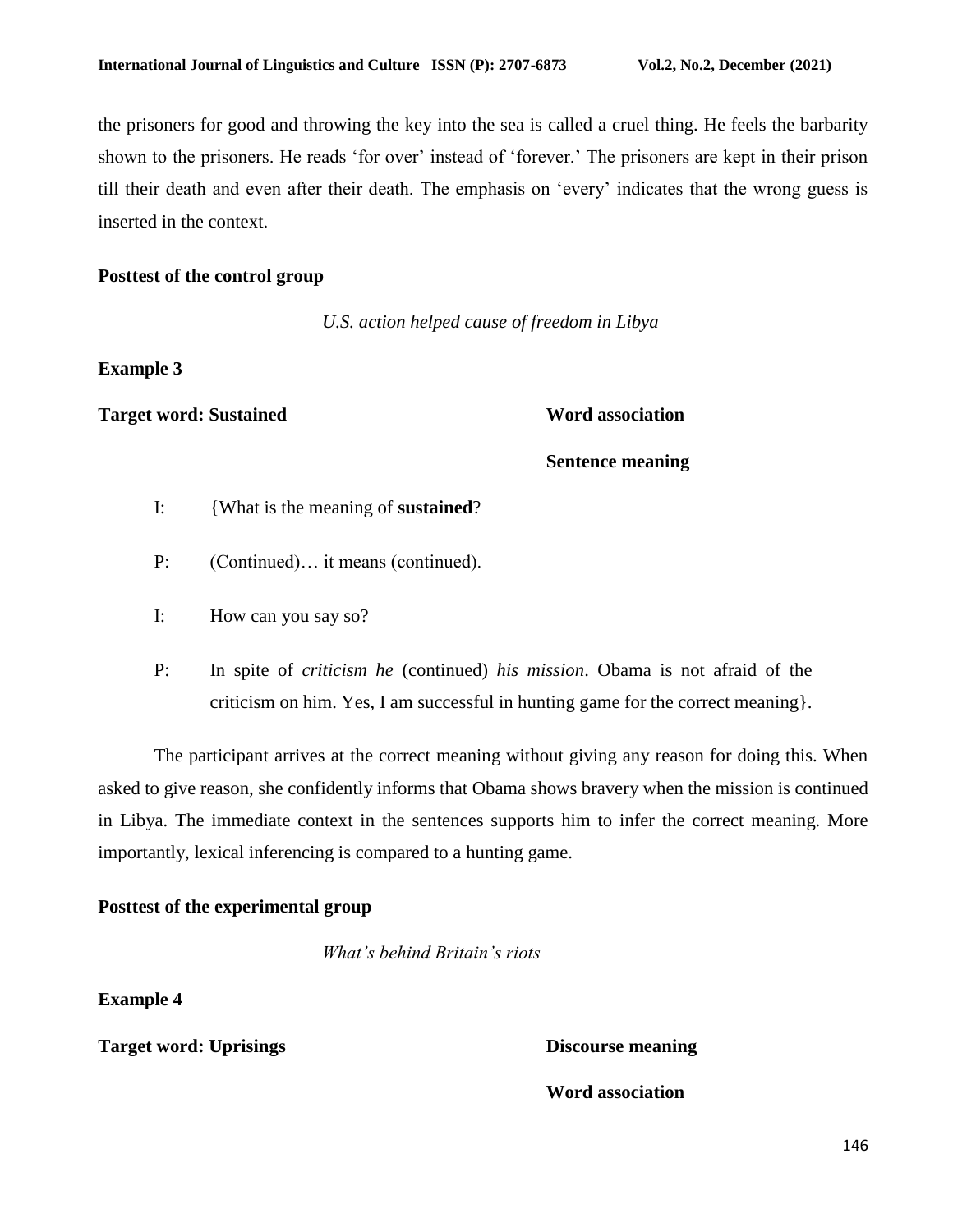P: **Uprisings**… (upheavals) … (riots), (rebellions)… I think **uprisings** have all these meanings the (revolts) are **uprisings**… The *upheavals* are **uprisings**... the *riots* are **uprisings**… The (rebellions) are **uprisings**… All these meanings are in the editorial here and there, and there and here… They are, yes, they are… stealing, looting. Killing of *a black man, the frustrated fruit seller*… the death... killing himself… self-killing… suicide… All these things result in **uprisings**… **uprisings** is (the revolt) the revolt is **uprising**… sameness in meaning.

The participant reads the unknown word 'uprising'. Then three meanings are guessed – 'upheavals', 'riots' and 'rebellions'. It is worth-noticing that all these words are taken from the editorials. It is the knowledge source of discourse meaning which is activated. He also acknowledges the fact. He enumerates various incidents which are mentioned in the editorial. Various words are read. Even the meaning of 'self-immolation' is described as self-killing. The sameness in the meanings of 'uprising' and 'revolt' is described.

# **Posttest of the experimental group**

*Solitary confinement should be a last resort*

# **Example 5**

**Target word: Drastic Word collocation is a set of the Word collocation Discourse meaning World knowledge**

- P: {**Drastic** *measures*… What are the such *measures? hunger strikes…modest demands… photo*… *phone call* and *calendars*… There are the things… keeping them with *contact… contact* with time and relatives… These are *modest goals* … I mean innocent *demands*… Why these *demands* not accepted? Why need to put (strict) *measures*… Jail life is a strict life as we know... no freedom.
- I: Tell the meaning of **drastic**
- P: I told you … already I have told you.
- I: What have you told…?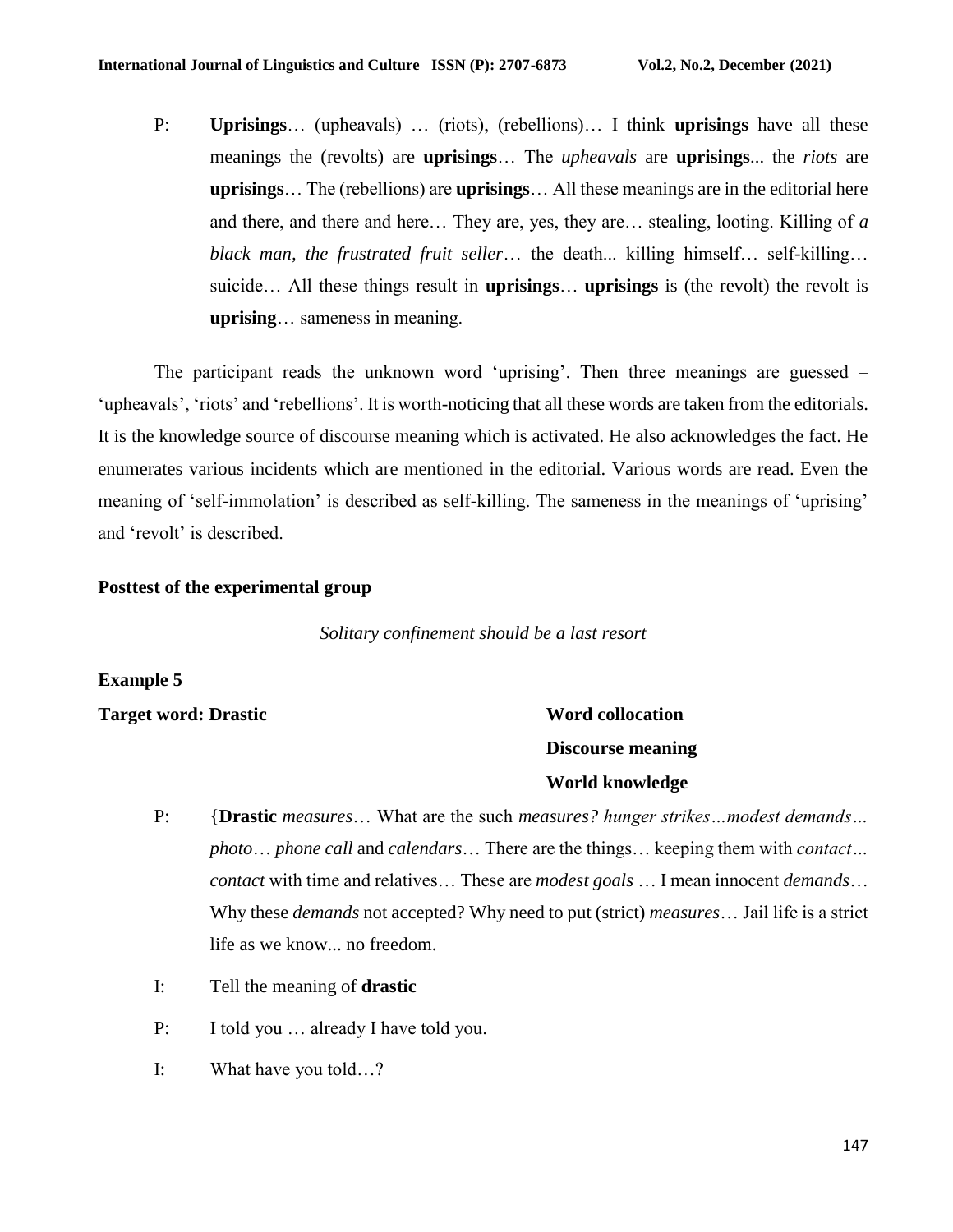P: (Strict)… I say… The previous passage gives me hint.. Sure … I am dead sure… It is the meaning I guess… What is the need of taking (hard) *measures* against the prisoners? *inmates* it is written for the prisoners… *strike* is there … *hunger strike …. Strike* when there is cruelty … I tell this … I tell this. Is it right, sir?}

The participant reads the target word 'drastic' with its collocate 'measure'. She defines what the writer means by 'modest demands'. The examples she gives are taken from the editorial. It means the discourse meaning is activated. 'Photo', 'phone', 'call' and 'calendars' make contact with the outside world. The world knowledge is activated when time and relations are mentioned. She regards the modest demands as innocent demands. Like the writer(s) of the editorial, she sympathizes with the prisoners. Jail life creates troubles for the inmates. When asked to describe the meaning of 'drastic', she describes its meaning as 'strict'. It is worth-noticing that she has already mentioned 'strict measures' and 'strict jail life'. Then the discourse meaning is activated. She asks the questions about the need of adopting such strict measures. Then the reason for the strike is described. It is the cruelty which gives rise to the strike. She seeks for confirmation from the researcher about the guess she has made.

| Knowledge Source |                          | X <sub>1</sub> | n <sub>1</sub> | X <sub>2</sub> | n <sub>2</sub> | $p_1$                               | $p_2$ | p-value                  | Z        |
|------------------|--------------------------|----------------|----------------|----------------|----------------|-------------------------------------|-------|--------------------------|----------|
|                  | <b>Word Association</b>  |                |                |                |                | 260 1116 230 1144 0.233 0.206 0.131 |       |                          | 1.512    |
| Word Level       | <b>Word Collocation</b>  |                |                |                |                | 180 1116 198 1144 0.161 0.178 0.301 |       |                          | $-1.035$ |
|                  | Word Morphology          |                |                |                |                | 450 1116 480 1144 0.403 0.431 0.185 |       |                          | $-1.324$ |
|                  | Homonymy                 |                |                |                |                | 202 1116 236 1144 0.181 0.212 0.067 |       |                          | $-1.833$ |
|                  | <b>Sentence Meaning</b>  | 480            |                | 782 504        |                |                                     |       | 704 0.614 0.716 0.000*** | $-4.155$ |
| Sentence Level   | Sentence Grammar         | 112            |                | 782 120        |                | 704 0.143 0.170 0.149               |       |                          | $-1.444$ |
|                  | Punctuation              | 190            | 782            | 80             |                |                                     |       | 704 0.243 0.114 0.000*** | 6.456    |
| Discourse Level  | <b>Discourse Meaning</b> | 150            |                | 230 160        |                | 260 0.652 0.615 0.399               |       |                          | 0.843    |
|                  | Formal Schemata          | 80             |                | 230 100        |                | 260 0.348 0.385 0.399               |       |                          | $-0.843$ |
| L1-Based Sources | L1 Lexical Knowledge     | 110            | 150            | 86             |                | 130 0.733 0.662 0.191               |       |                          | 1.307    |
|                  | L1 Word Collocation      | 40             | 150            | 44             |                | 130 0.267 0.338 0.191               |       |                          | $-1.307$ |

**Table 3:** *Proportion Comparison between Different Knowledge Sources used by the Control Group and the Experimental Group in the Pretest*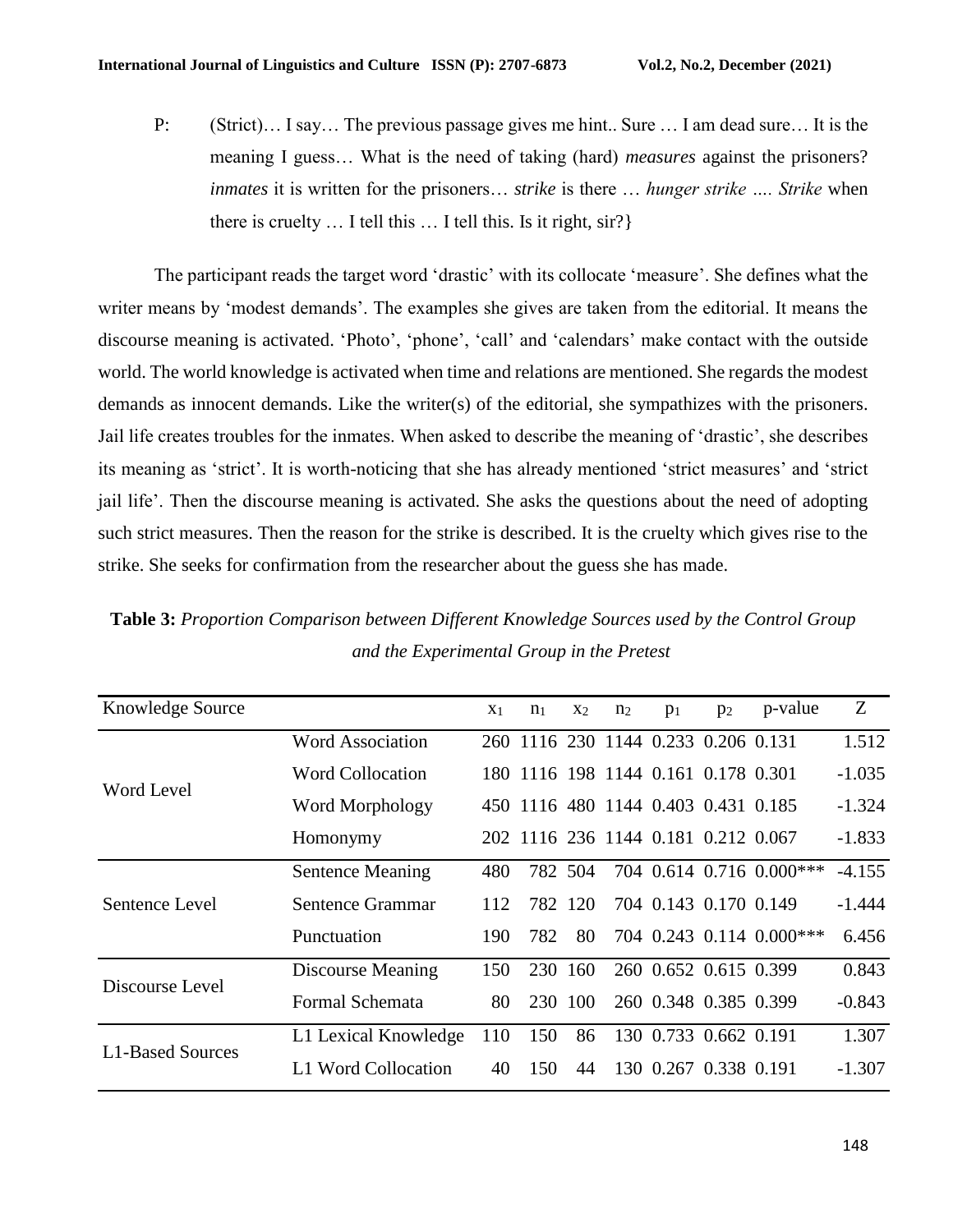| Non-Linguistic Level | Topic Knowledge | 80 370 84 |  | 390 0.216 0.215 0.978             | 0.028    |
|----------------------|-----------------|-----------|--|-----------------------------------|----------|
|                      | World Knowledge |           |  | 290 370 306 390 0.784 0.785 0.978 | $-0.028$ |

\*\*\*P<0.001, P=N.S.

In the table 3 the results of the sample proportion comparison for each knowledge source in lexical inferencing was presented. There were nine L2 knowledge sources on three levels, two L1 knowledge sources and the remaining two sources on non-linguistic level.

For L2-based knowledge sources, there were no statistically significant differences regarding word level and discourse level sources. However, on sentence level there were significant statistical differences for the control group and the experimental group in the use of knowledge sources in the pretest. As for L1-based knowledge sources and non-linguistic level sources, there were no differences statistically in both groups in the pretest.

| <b>Knowledge Source</b>              |                         | $X_1$ | n <sub>1</sub> | X <sub>2</sub> | n <sub>2</sub> | $p_1$                              | p <sub>2</sub> | p-value                             | Z         |
|--------------------------------------|-------------------------|-------|----------------|----------------|----------------|------------------------------------|----------------|-------------------------------------|-----------|
| Word Level                           | <b>Word Association</b> |       | 150 1026       |                |                | 84 468 0.146 0.179 0.101           |                |                                     | $-1.642$  |
|                                      | <b>Word Collocation</b> |       |                |                |                | 280 1026 120 468 0.273 0.256 0.504 |                |                                     | 0.668     |
|                                      | Word Morphology         |       |                |                |                |                                    |                | 418 1026 224 468 0.407 0.479 0.010* | $-2.579$  |
|                                      | Homonymy                |       | 178 1026       |                |                |                                    |                | 40 468 0.173 0.085 0.000***         | 4.470     |
| Sentence Level                       | <b>Sentence Meaning</b> | 300   |                |                |                |                                    |                | 830 508 732 0.361 0.694 0.000***    | $-13.125$ |
|                                      | Sentence Grammar        | 390   |                |                |                |                                    |                | 830 104 732 0.470 0.142 0.000***    | 13.903    |
|                                      | Punctuation             | 140   |                |                |                | 830 120 732 0.169 0.164 0.802      |                |                                     | 0.251     |
| Discourse Level                      | Discourse Meaning       | 318   |                |                |                |                                    |                | 422 242 366 0.754 0.661 0.004**     | 2.851     |
|                                      | Formal Schemata         | 104   |                |                |                |                                    |                | 422 124 366 0.246 0.339 0.004**     | $-2.851$  |
| L1-Based Sources                     | L1 Lexical Knowledge    | 108   |                |                |                | 178 136 202 0.607 0.673 0.177      |                |                                     | $-1.350$  |
|                                      | L1 Word Collocation     | 70    | 178            |                |                | 66 202 0.393 0.327 0.177           |                |                                     | 1.350     |
| Non-Linguistic Level Topic Knowledge |                         | 86    | 428            |                |                | 84 430 0.201 0.195 0.837           |                |                                     | 0.205     |
|                                      | World Knowledge         | 342   |                |                |                | 428 346 430 0.799 0.805 0.837      |                |                                     | $-0.205$  |

**Table 4:** *Proportion Comparison between Different Knowledge Sources used by the Control Group and the Experimental Group in the Posttest*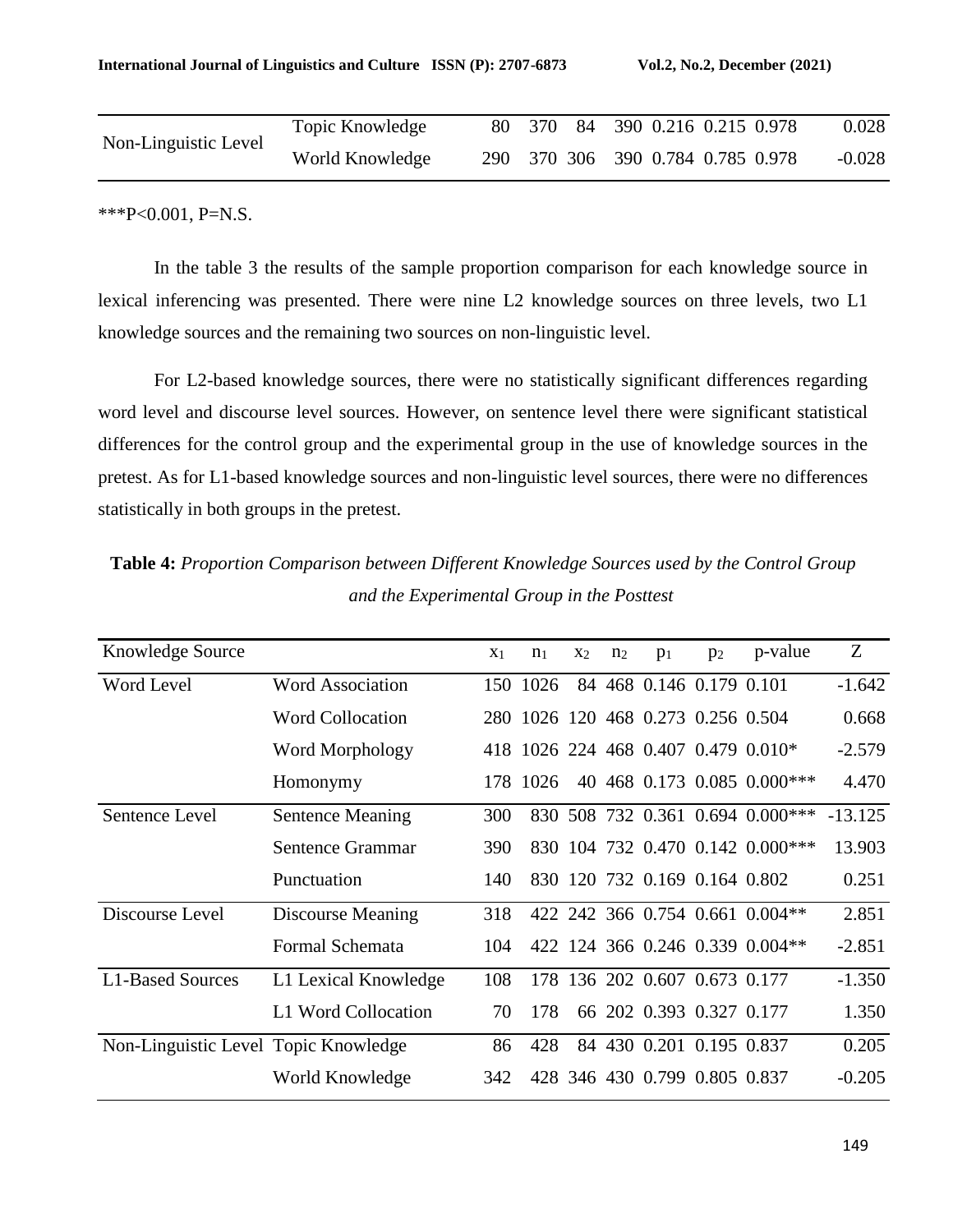$*P<0.05$ ,  $*P<0.01$ ,  $**P<0.001$ , P=N.S.

In the table 4 proportion comparison between different knowledge sources was presented as used by the control group and the experimental group in the posttest. While dealing with L2 knowledge sources, both groups had no significant statistical differences regarding knowledge sources of word association, word collocation and punctuation. But significant statistical differences were observed in the use of knowledge sources of word morphology, homonymy, sentence grammar, discourse meaning and formal schemata.

Regarding L1-based sources (L1 lexical knowledge and L1 word collocation) and non-linguistic sources (topic knowledge and world knowledge) no significant statistical differences were found in both groups in the posttest.

| Knowledge Source |                          | X <sub>1</sub> | n <sub>1</sub> | X <sub>2</sub> | n <sub>2</sub> | $p_1$ | p <sub>2</sub>           | p-value                            | Z        |
|------------------|--------------------------|----------------|----------------|----------------|----------------|-------|--------------------------|------------------------------------|----------|
| Word Level       | <b>Word Association</b>  |                | 90 270         |                |                |       |                          | 50 227 0.333 0.220 0.005**         | 2.790    |
|                  | <b>Word Collocation</b>  |                | 40 270         |                |                |       | 38 227 0.148 0.167 0.557 |                                    | $-0.590$ |
|                  | Word Morphology          |                |                |                |                |       |                          | 105 270 111 227 0.389 0.489 0.025* | $-2.240$ |
|                  | Homonymy                 |                | 35 270         |                |                |       | 28 227 0.130 0.123 0.834 |                                    | 0.210    |
| Sentence Level   | <b>Sentence Meaning</b>  |                |                |                |                |       |                          | 95 156 100 146 0.609 0.684 0.168   | $-1.380$ |
|                  | Sentence Grammar         |                | 26 156         |                |                |       |                          | 21 146 0.167 0.144 0.584           | 0.550    |
|                  | Punctuation              |                | 35 156         |                |                |       | 25 146 0.224 0.171 0.248 |                                    | 1.160    |
| Discourse Level  | <b>Discourse Meaning</b> | 25             | 41             | 29             |                |       | 38 0.610 0.763 0.143     |                                    | $-1.460$ |
|                  | Formal Schemata          | 16             | 41             | 9              |                |       |                          | 38 0.390 0.237 0.143               | $-1.146$ |
| L1-Based Sources | L1 Lexical Knowledge     | 13             | 25             | 26             |                |       |                          | 35 0.500 0.714 0.088               | $-1.710$ |
|                  | L1 Word Collocation      | 12             | 25             | 9              |                |       |                          | 35 0.500 0.286 0.088               | $-1.710$ |

**Table 5:** *Proportion Success Comparison between Different Knowledge Sources used by the Control Group and the Experimental Group in the Pretest*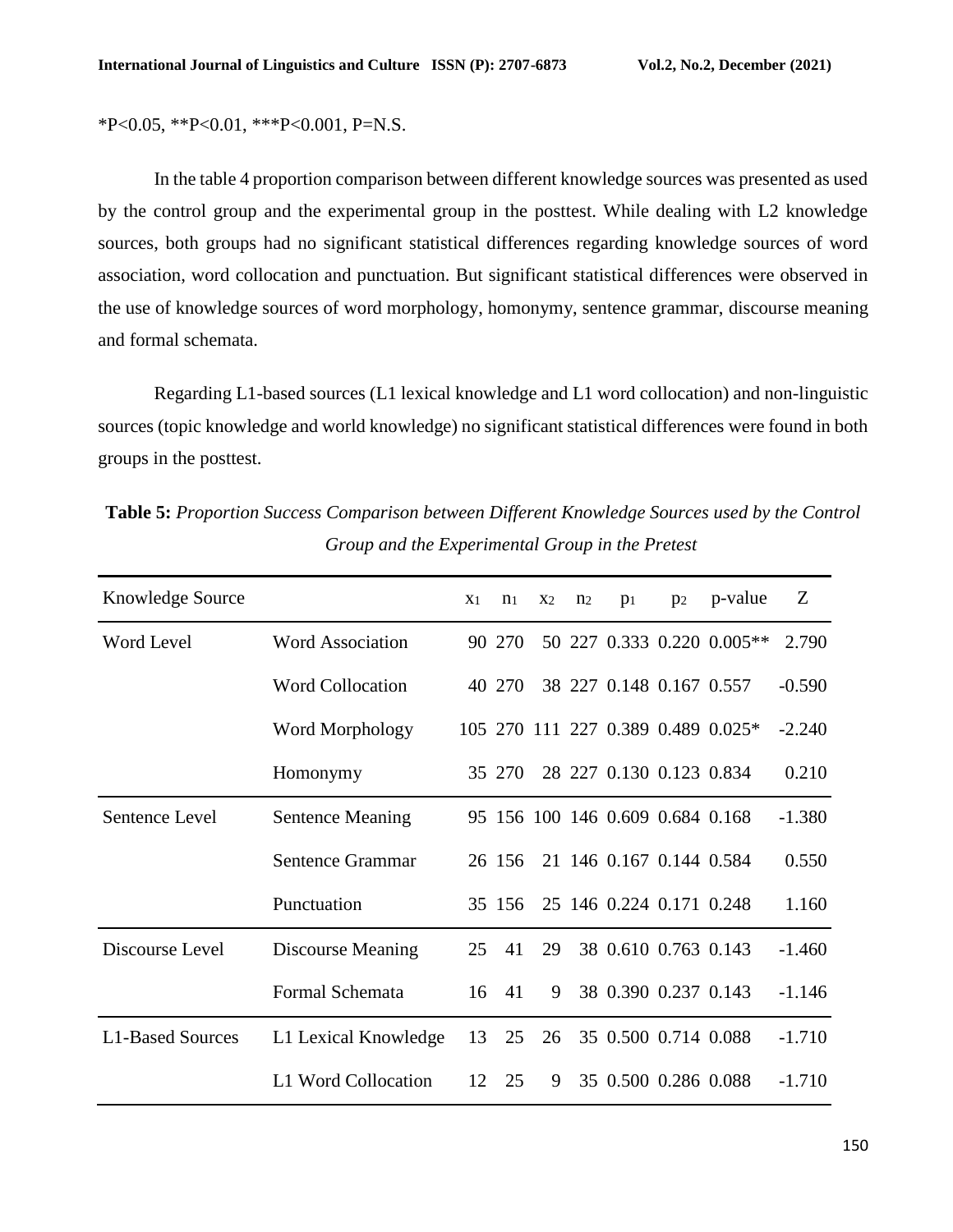| Non-Linguistic Level Topic Knowledge |  | 11 63 12 72 0.175 0.167 0.903 |  | 0.120 |
|--------------------------------------|--|-------------------------------|--|-------|
| World Knowledge                      |  | 52 63 60 72 0.725 0.833 0.903 |  | 0.120 |

 $*P<0.05$ ,  $*P<0.01$ ,  $P=N.S$ .

Table 5 reveals the proportion success comparison between different knowledge sources used by both groups in the pretest. As for L2-based knowledge sources, significant statistical differences were noticed in the success rates in the knowledge sources of word association and word morphology. On sentence level and discourse level in L2-based knowledge sources no significant differences were observed for the control group and the experimental group.

**Table 6:** *Proportion Success Comparison between Different Knowledge Sources used by the Control Group and the Experimental Group in the Posttest*

| Knowledge Source                     |                         | X <sub>1</sub> | n <sub>1</sub> | X <sub>2</sub> | n <sub>2</sub> | $p_1$ | p <sub>2</sub>               | p-value                              | Z        |
|--------------------------------------|-------------------------|----------------|----------------|----------------|----------------|-------|------------------------------|--------------------------------------|----------|
| Word Level                           | <b>Word Association</b> |                | 32 252         |                |                |       |                              | 60 304 0.127 0.197 0.026*            | $-2.223$ |
|                                      | <b>Word Collocation</b> |                | 64 252         |                |                |       | 80 304 0.254 0.263 0.806     |                                      | $-0.246$ |
|                                      | Word Morphology         |                | 130 252        |                |                |       |                              | 15 304 0.516 0.049 0.000***          | 12.472   |
| Homonymy                             |                         |                | 26 252         |                |                |       |                              | 14 304 0.103 0.046 0.009**           | 2.595    |
| Sentence Level                       | <b>Sentence Meaning</b> |                |                |                |                |       |                              | 130 218 330 436 0.596 0.757 0.000*** | $-4.237$ |
|                                      | <b>Sentence Grammar</b> |                | 60 218         |                |                |       |                              | 66 436 0.275 0.151 0.000***          | 3.786    |
|                                      | Punctuation             |                | 28 218         |                |                |       | 40 436 0.128 0.092 0.147     |                                      | 1.449    |
| Discourse Level                      | Discourse Meaning       |                | 80 102         |                |                |       |                              | 88 154 0.784 0.571 0.000***          | 3.511    |
|                                      | Formal Schemata         |                | 22 102         |                |                |       |                              | 66 154 0.216 0.429 0.000**           | $-3.511$ |
| L1-Based Sources                     | L1 Lexical Knowledge    | 20             | 50             | 62             |                |       |                              | 98 0.400 0.633 0.004**               | $-2.693$ |
|                                      | L1 Word Collocation     | 30             | 50             | 36             |                |       |                              | 98 0.600 0.367 0.004**               | 2.693    |
| Non-Linguistic Level Topic Knowledge |                         | 20             | 74             |                |                |       | 50 274 0.270 0.182 0.095     |                                      | 1.672    |
|                                      | World Knowledge         | 54             |                |                |                |       | 74 224 274 0.730 0.818 0.095 |                                      | $-1.672$ |

\*P<0.05, \*\*P<0.01, \*\*\*P<0.001, P=N.S.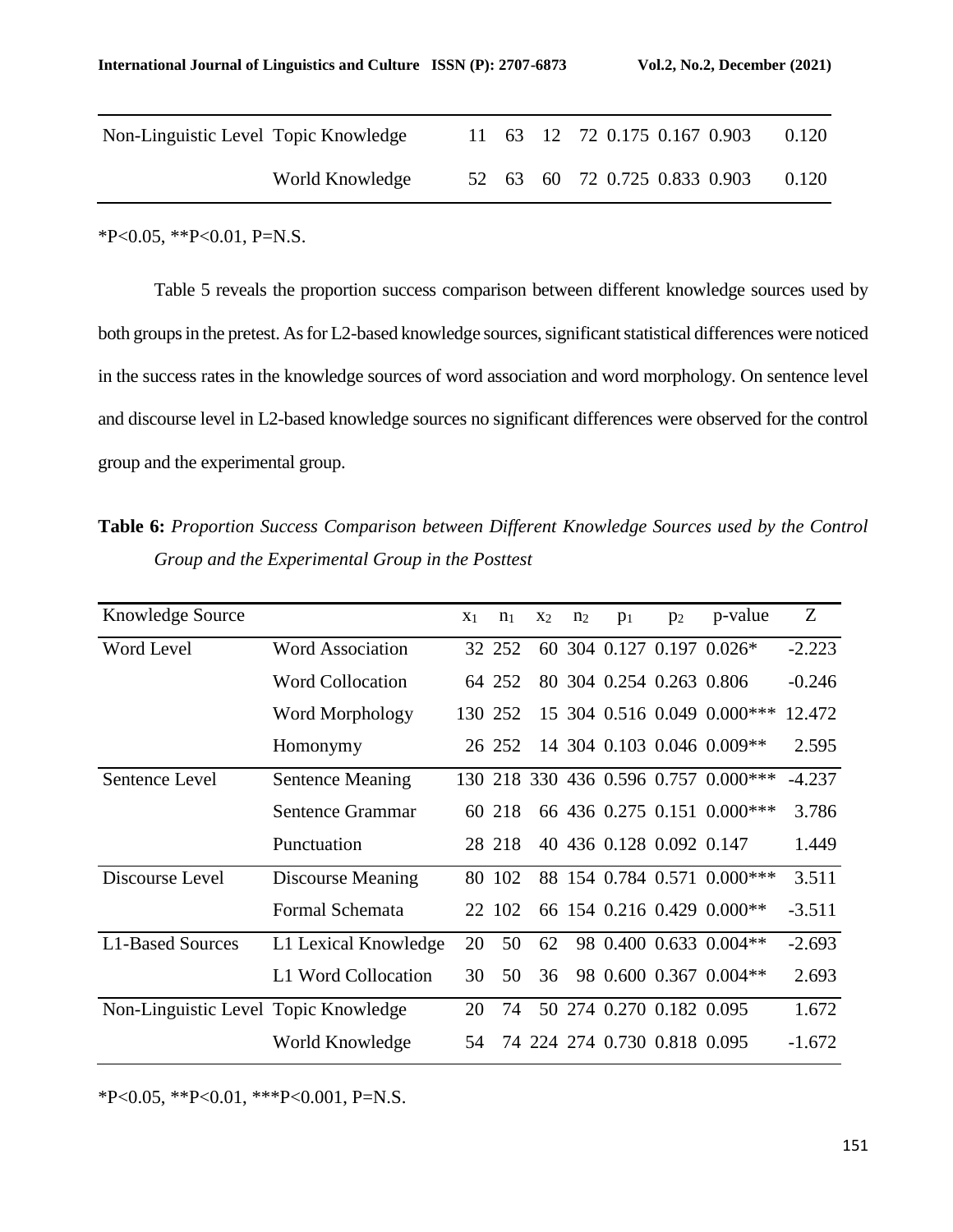Table 6 presents the proportion success comparison between various knowledge sources as used by the control group and the experimental groups in the posttest. There were no significant success differences in the knowledge sources of word collocation and punctuation. Unlike the results of success comparison in the pretest, the proportion success differences were significant in the use of L1-based sources by both groups in the posttest. As for non-linguistic sources, no statistical sources differences are noticed in the knowledge of the topic and word knowledge sources used by the control group and the experimental group in the posttest.

**Table 7:** *Proportion of Success Comparison between Nouns, Verbs, Adjectives and Adverbs Used by the Control Group and the Experimental Group in the Pretest.*

| Parts of Speech | n   | X <sub>1</sub> | $X_2$ | $p_1$ | $p_2$ | p-value | Ζ        |
|-----------------|-----|----------------|-------|-------|-------|---------|----------|
| <b>Nouns</b>    | 682 | 147            | 152   | 0.216 | 0.223 | 0.743   | $-0.327$ |
| Verbs           | 418 | 198            | 171   | 0.474 | 0.409 | 0.051   | 1.901    |
| Adjectives      | 396 | 69             | 77    | 0.174 | 0.194 | 0.451   | $-0.754$ |
| Adverbs         | 110 | 17             | 14    | 0.155 | 0.127 | 0.561   | 0.581    |

#### $P=N.S.$

As for proportion of success comparison between the parts of speech of the unknown words, it is revealed in table 7 that there are no significant statistical differences regarding nouns, verbs, adjectives and adverbs in the control group and the experimental group in the pretest.

**Table 8:** *Proportion of Success Comparison between Nouns, Verbs, Adjectives and Adverbs Used by the Control Group and the Experimental Group in the Posttest*

| Parts of Speech | n   | X <sub>1</sub> | X <sub>2</sub> | $p_1$ | $p_2$ | p-value     |           |
|-----------------|-----|----------------|----------------|-------|-------|-------------|-----------|
| <b>Nouns</b>    | 682 | 195            | 450            | 0.286 | 0.660 | $0.000***$  | $-13.829$ |
| Verbs           | 418 | 214            | 344            | 0.512 | 0.823 | $0.000***$  | $-9.800$  |
| Adjectives      | 396 | 102            | 234            | 0.258 | 0.591 | $0.000***$  | $-9.249$  |
| Adverbs         | 110 | 22             | 61             | 0.200 | 0.555 | $0.000$ *** | $-5.425$  |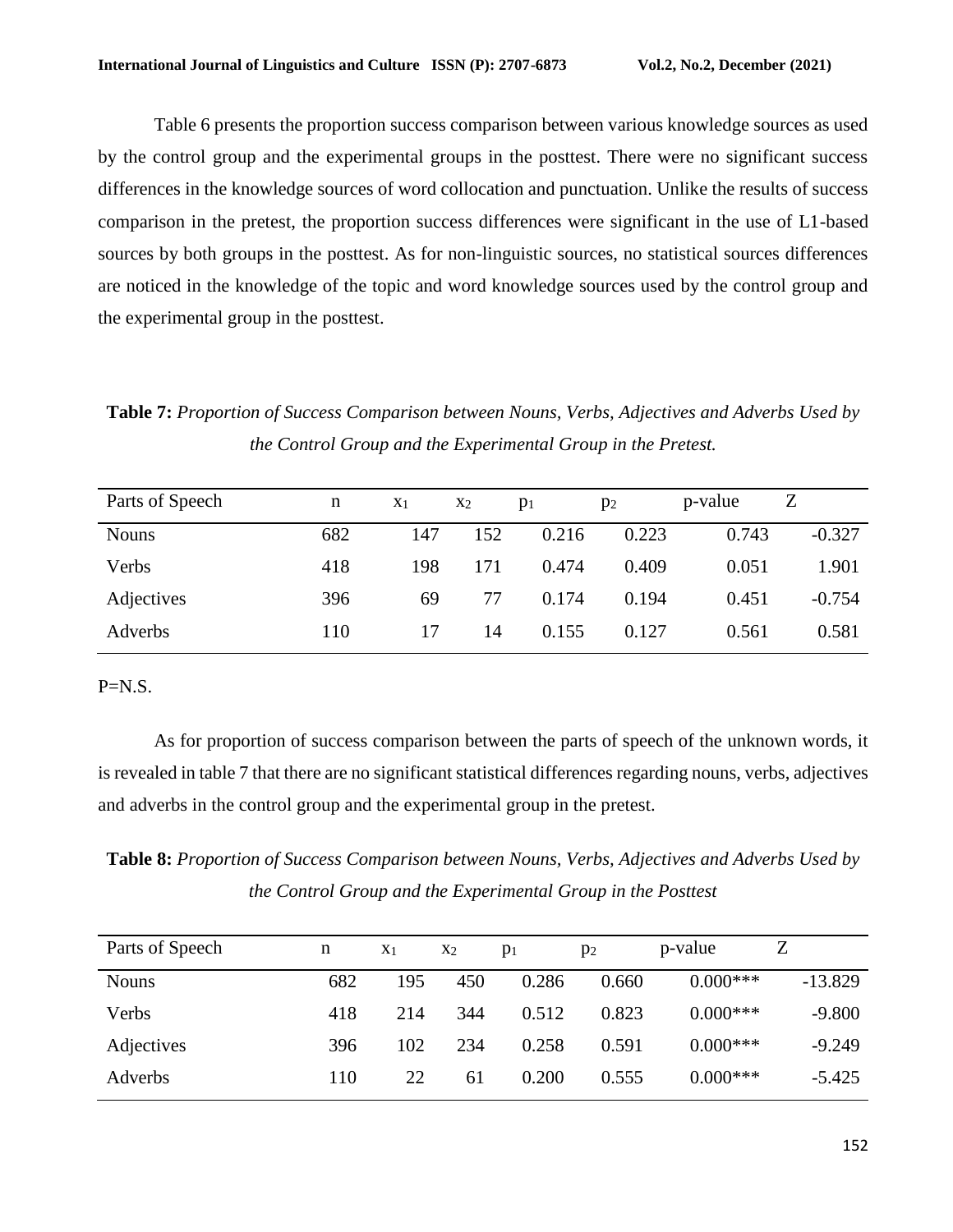\*\*\*P<0.001

While dealing with the proportion of success comparison between the parts of speech of the unknown words in the posttest, it is found in table 8 that there were significant statistical differences regarding nouns, verbs, adjectives and adverbs for both groups in the posttest.

#### **5. Conclusions**

As the present study proves, engaging students in the task of lexical inferencing becomes a purposeful activity. Most of the participants in the study showed their enthusiasm in hunting the meanings of the unfamiliar words. It was interesting to notice the ways the ESL learners adopted to generate the meanings of the unfamiliar words in the editorials of the *Washington Post*. Undoubtedly, lexical inferencing became an intellectual guessing game for those who learnt the art of playing the game. In order to make an educated guess strategic inferencers connect "what is in the text with what is in their minds" (Beers, 2003, p. 62).

The findings of the study revealed that the instructional treatment had a significant positive effect on the use of knowledge sources by the experimental group in the posttest. In the pretest the total number of knowledge sources was 5276. The control group used 2648 (50.19) knowledge sources while the experimental group used 2628 (49.81%) knowledge sources. In the posttest both control and experimental groups had significant differences in the use of knowledge sources for generating the meanings of the unknown words. The control group used 2884 (56.75%) knowledge sources while the experimental group used 2198 (43.25%) knowledge sources. It meant the experimental group used less knowledge sources compared to the control group. The study is in consistent with the study of Nassaji's study (2003). It was found in both studies that quality mattered more than quantity.

The findings of the study showed the positive impact of instructional treatment on the success in lexical inferencing. In the pretest the control group made 555 (20.95) successful attempts with 2093 (79.40%) unsuccessful attempts. The experimental group made 518 (19.71) successful inferences and 2110 (80.29%) unsuccessful attempts. As revealed, there was no significant difference as far as the success was concerned for both control and experimental groups. In the posttest the control group made 696 (24.13%) successful inferences and 2188 (75.87) unsuccessful attempts. The experimental group made 1266 (57.60%) successful attempts and 932 (42.40%) unsuccessful attempts. The experimental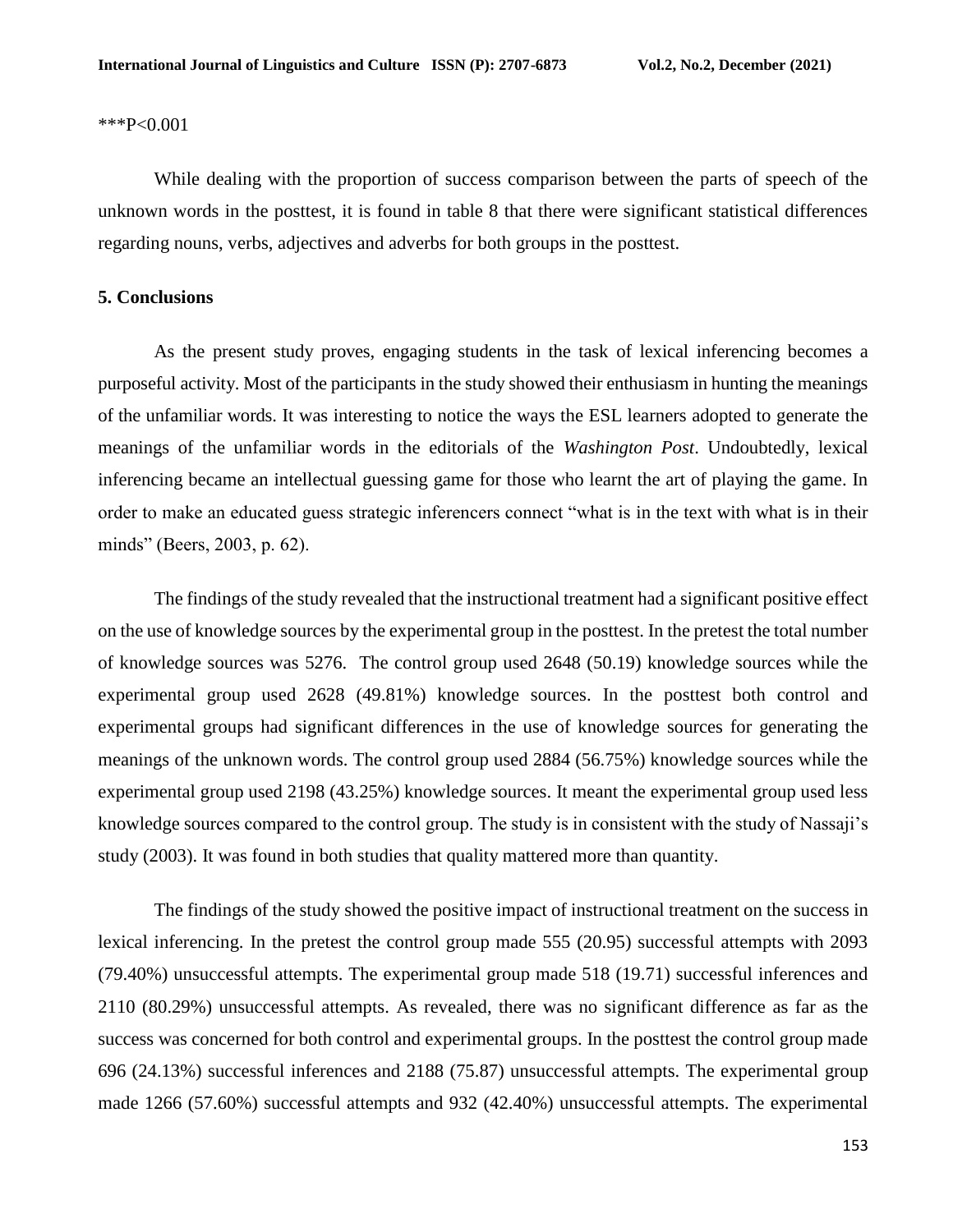group made more successful attempts in deducing the meanings of the targeted words in the editorial than the control group in the posttest. Research on lexical inferencing has "identified a number of learner, text and contextual factors that influence the success in lexical inferencing" (Paribakht, 2010, p. 61).

Regarding the effects of parts of speech of unknown words on the ease and difficulty in lexical inferencing, it was surprising to notice that the same pattern was found in both pretest and posttest assigned to the control group and the experimental group. The hierarchy of order from difficulty to ease was as follows: adverbs, adjectives, nouns and verbs. The findings of the study about the order in ease and difficulty in guessing were in contrast with Liu and Nation's study (1985). They reported a different difficulty hierarchy in the order of adjectives, adverbs, nouns and verbs.

Though many causes of wild guessing were noticed, the intra-word level clues surpassed all other clues. Only the unknown words were given more priority by the participants of the study. Sometimes it appeared that only the target words were written without text. It meant all clues – sentential, pragmatic, discourse – were totally ignored. Out of ten major causes, six belonged to word level analysis – deceptive transparency, mistaken identity, incomplete morphological analysis, polysemy, hyphenated words, and mono-syllabic and bi-syllabic words. The rest are culture shock, more than one target word in sentence, insufficient context and deficient schemata. Strategies and activities may be devised to remove the hurdles in the process of lexical inferencing.

In order to assist language learners using lexical inferencing more successfully, teachers should encourage them to be strategic learners. The quantity of knowledge sources in lexical inferencing sources does not matter. On the other hand, the choice of proper knowledge source(s) may lead to successful attempts. Teachers should teach language learners the skill of "synthesizing individual word parts into a coherent and accurate meaning for the whole word, with the aid of the information in the surrounding context" (Parel, 2004, p.868). Frantzen (2003:185) has claimed that learners should maintain a "healthy skepticism" about the trustworthiness of contexts because they can suggest a variety of meanings." Natural learning atmosphere – pregnant with multiple approaches and strategies – can provide fruitful outcome ( Aisha et al., 2021; Amjad et al., 2020).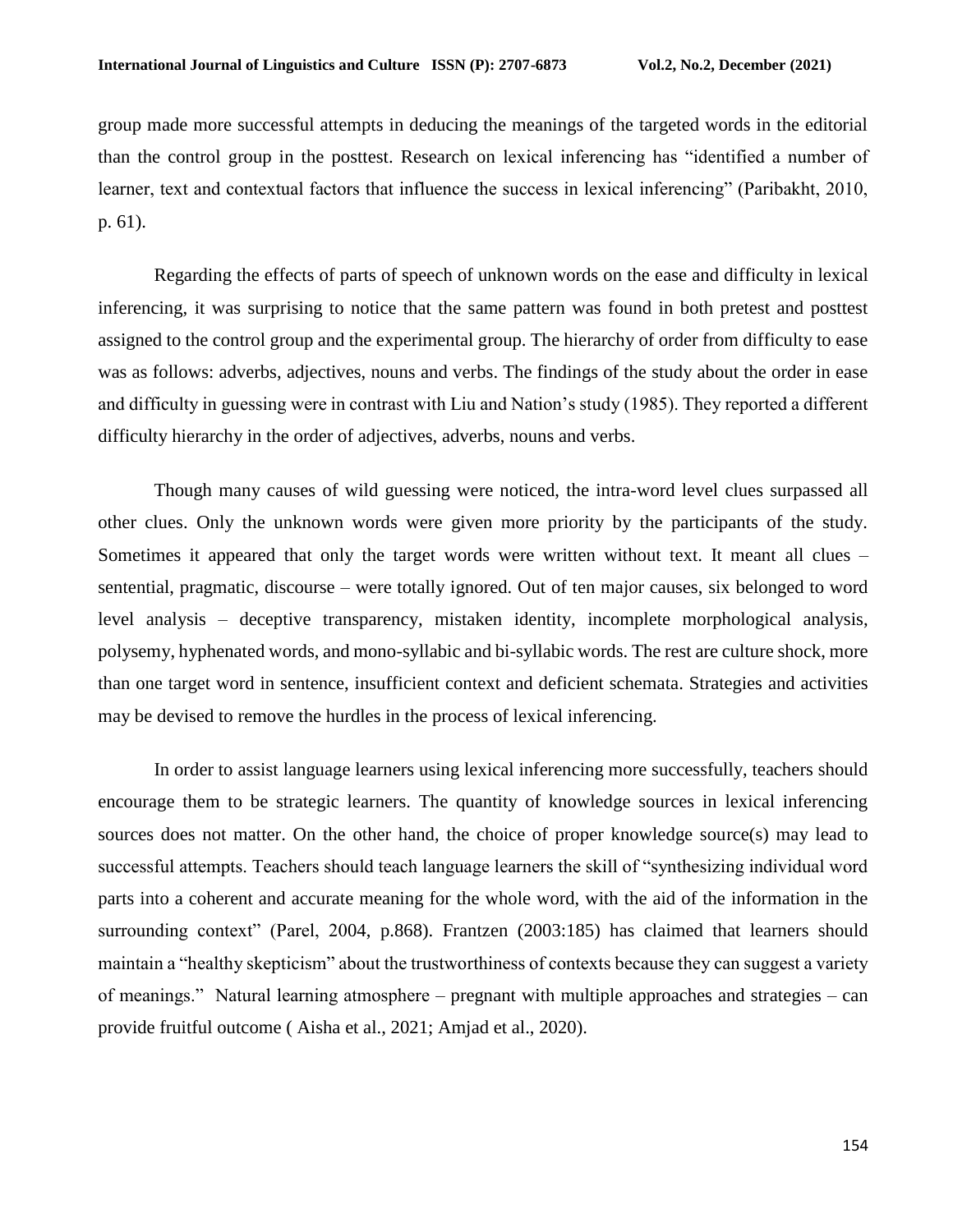The study is not without limitations. The subjects in the study were educated through semester system. It did not recruit the subjects who were taught via annual system. In the study it was made obligatory for the participants to guess all the unknown words in the task of lexical inferencing. But in actual reading of a text readers sometimes skip the unknown words, depending on the overall meaning of the text.

One area for further investigation would be the use of the newspaper editorials written by native writers and non-native writers. Future research on lexical inferencing can combine multiple techniques for data collection such as written tests, pair discussion, group discussion, eye-tracking and finger tracking.

#### **REFERENCES**

- Ilyas, A.,Tahir, A., Tagga.M,I.(2021). English and Chinese as a foreign language at institutional level in Pakistan : Teaching methods and techniques. *International Journal of linguistics and Culture,*  2(1), 19-35.
- Amjad, M.,Tahir, A., Ahmed,Z. (2020). Practicing dogme ELT technique to improve academic easy writing : An evaluative study of learner's perception. . *International Journal of linguistics and Culture,* 1(2), 133-150.
- Ansary, H., & Babaii, E. (2004). The generic integrity of newspaper editorials: A systemic functional perspective. *Asian EFL Journal*, 6(1),1-58.
- Anvari, S., & Farvardin, M.T. (2016). Revisiting lexical inferencing strategies in L2 reading: A comparison of successful and less successful EFL learners. *The Reading Matrix: An International Online Journal*, 16(1). Retrieved on 15<sup>th</sup> March, 2017 from https://eric.ed.gov/?=EJ1100392
- Azin, N., Biriya, R., & Sardabi, N. (2015). The effect of inferencing in the meaning of new words from context on vocabulary retention by Iranian EFL learners. *Theory and Practice in Language Studies*, 5(6), 1280-1285.
- Beers, K. (2003). *When kids can't read what teacher can do: A guide for teachers*. New York: Heinemann.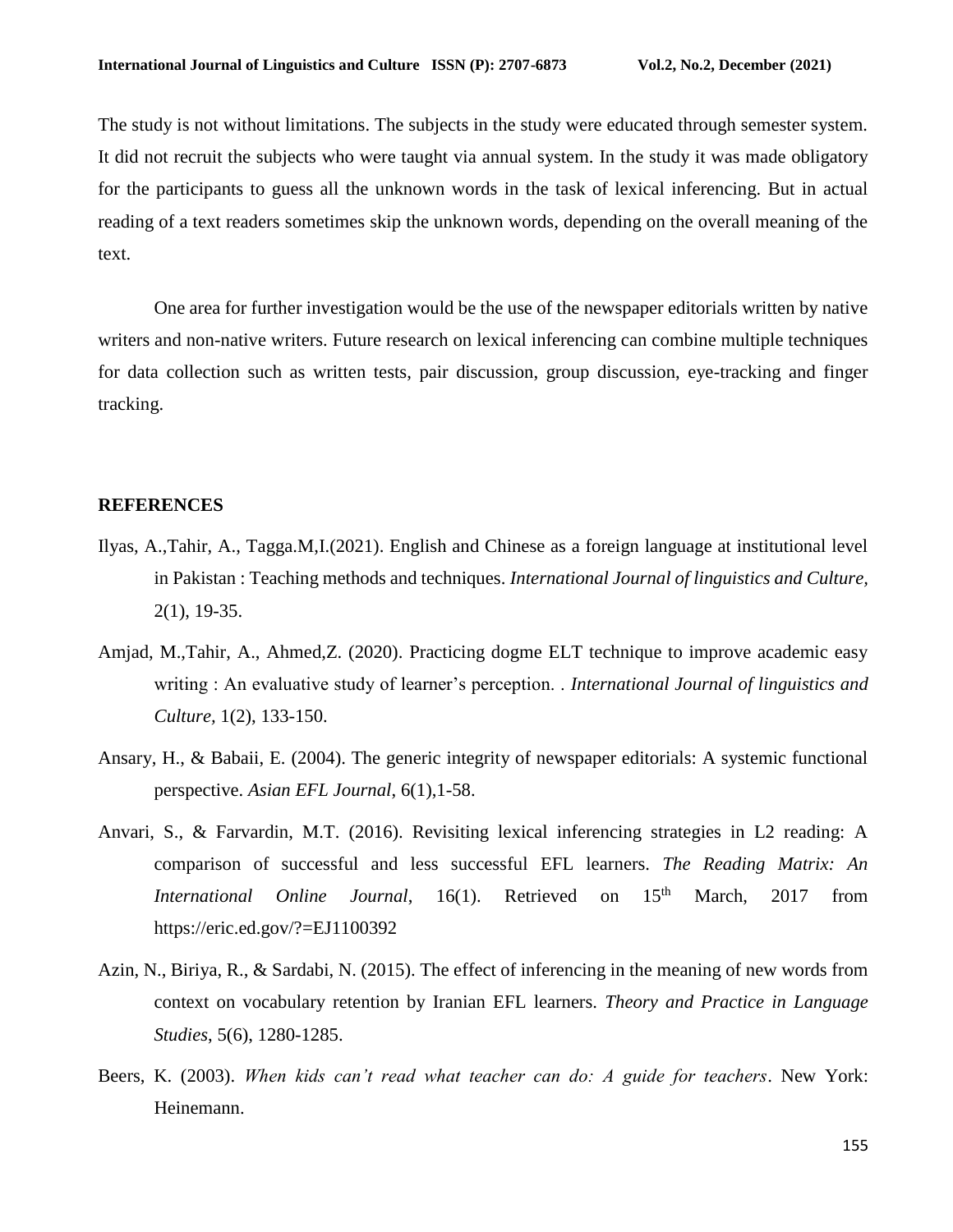Bengeleil, N.F., & Paribakht, T.S. (2004). L2 reading proficiency and lexical inferencing by university EFL learners. *The Canadian Modern Language Review*, 6(2),225-249.

Bonate, P.L. (2000). *Analysis of pretest-posttest designs*. Florida: Chapman & Hall/RC.

- Carton, A.S. (1971). Inferencing: A process in using and learning language. In P. Pimsleur & T. Quinn (Eds.), *The psychology of second language learning*(pp. 45-58). Cambridge: Cambridge University Press.
- Comer, W.J. (2012). Lexical inferencing in reading L2 Russian. *Reading in a Foreign Language*, 24(2), 209-230.
- Ericsson, K. A., & Simon, H. A. (1993).*Protocol Analysis: Verbal Reports as Data*. London: The MIT Press.
- *Flesch, R. (1948)*. A new readability yardstick. *Journal of Applied Psychology*, 32(3), 221–233.
- Frantzen, D. (2003). Factors affecting how second language Spanish students derive meaning for context. *The Modern Language Journal*, 87(2), 168-199.
- Fraser, C.A. (1999). Lexical processing strategy use and vocabulary learning through reading. *Studies in Second Language Acquisition,* 21,225-241.
- Garza, B., & Harris, R.J. (2016). Acquiring foreign language vocabulary through meaningful linguistic context: Where is the limit to vocabulary learning? *Journal of Psycholinguistic Research*, 45 (3), 447-468.
- Haastrup.K. (1991).*Lexical inferencing procedures or talking about words: Receptive procedures in foreign language with special reference to English*. Tubingen: Gunter Naar.
- Haastrup, K. (2010). *The interaction between types of knowledge in lexical processing: The case of lexical inferencing.* Paper presented at the Symposium on Approaches to the Lexicon. Copenhagen: Copenhagen Business School, 8-10 December, 2010.
- Hamouda, A. (2021). The effect of lexical inference strategy instruction on Saudi EFL learners' reading comprehension. *Education Quarterly Reviews*, 4(1), 96-112.

Jackson, H. (2002). *Lexicography: An introduction.* London: Taylor & Francis Routledge.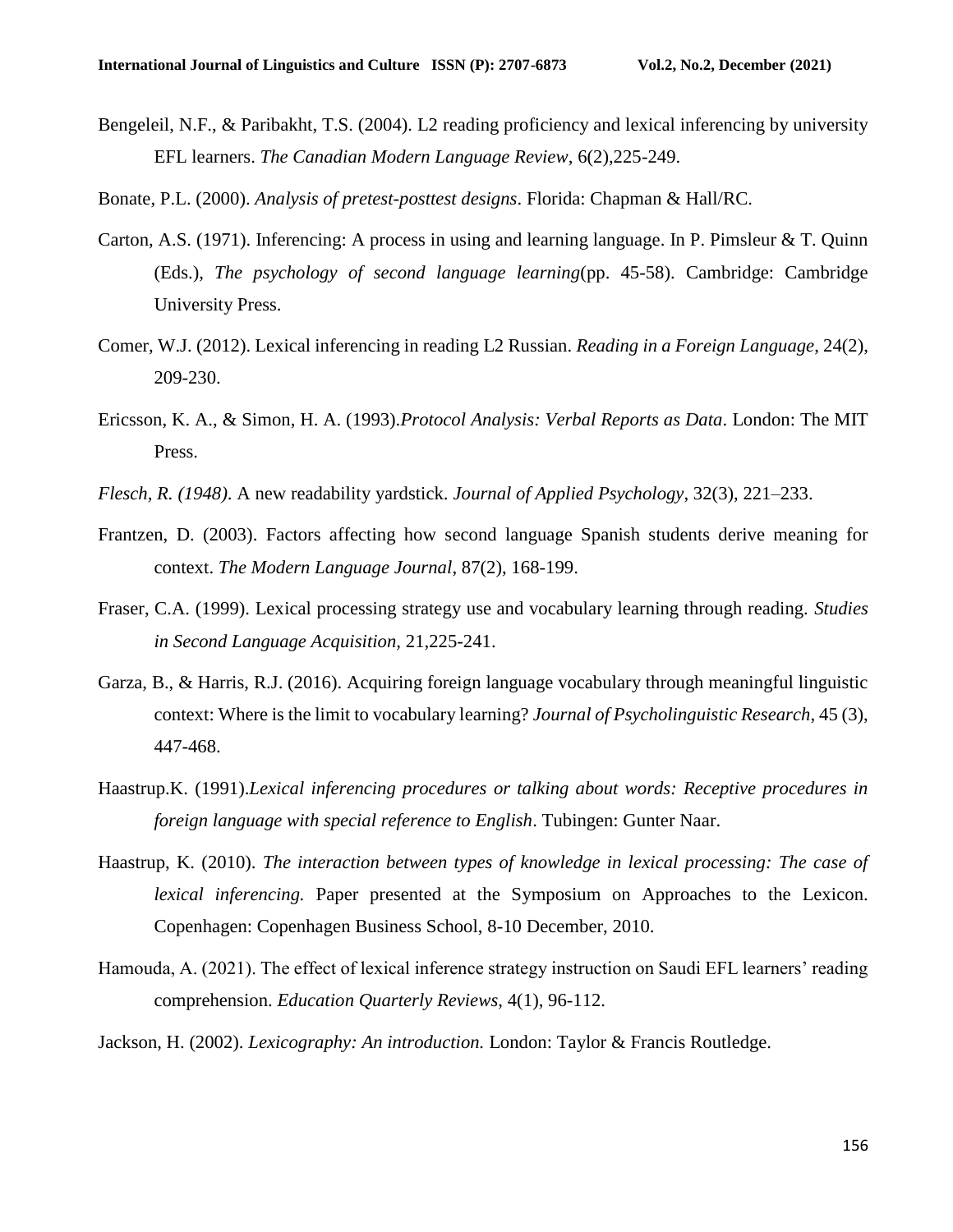- Kaivanpanah, S., & Rahimi, N. (2017).The effect of contextual clues and topic familiarity on L2 lexical inferencing and retention. *Porta Linguarum*, 27, 47-61.
- Kincaid, J., Fishburne, R., Rogers, R., & Chissom, B. (1975). *Derviation of new readability formulas (Automated readability formulas index, Fog count and Flesch reading easy formula) for navy enlisted personnel*. Research Branch Report 8 – 75 Millington, TN: Naval Technical Training, U.S. Naval Air Station, Memphis, TN.
- Laufer, B. (2020). Lexical coverage, inferencing unknown words and reading comprehension: How are they related? *TESOL Quarterly*, 54(4), 1076-1085.
- Le, E. (2010). *Editorials and the power of media: Interweaving of socio-cultural identities*. Amsterdam: John Benjamins.
- Liu, Na., Nation, P. (1985). Factors affecting guessing vocabulary in context. *RELC Journal*, 16 (1), 33- 42.
- Nassaji, H. (2003). L2 vocabulary learning form context: Strategies, knowledge sources and their relationship with success in L2 lexical inferencing. *TESOL Quarterly*, 37(4), 45-670.
- Nation, P., & Beglar, D. (2007). A vocabulary size test. *The Language Teacher*, 31(7), 9-13.
- Parel, R. (2004). The impact of lexical inferencing on second language reading proficiency. *Reading and Writing: An Interdisciplinary Journal,* 17, 847-873.
- Paribakht, T.S. (2010). The effect of lexicalization on second language lexical inferening: A crosslinguistic study. In R. Chacon-Beltran, C. Abello-Contesse & M. del M. Torreblanca-Lopez (Eds.), *Insights into non-native vocabulary teaching and learning* (pp.61-82). Bristol: Multilingual Matters.
- Paribakht, T.S., & Wesche, M. (2000). Reading-based exercises in second language vocabulary learning: An introspective study. *The Modern Language Journal*, *84* (2), 196-213.
- Pressley, M., & Afflerbach, P. (1995).*Verbal protocols of reading*: *The nature of constructively responsive reading*. Hillsdale, NJ: Lawrence Erlbaum.

Sanderson, P. (1999). *Using newspaper in the classroom*. Cambridge: Cambridge University Press.